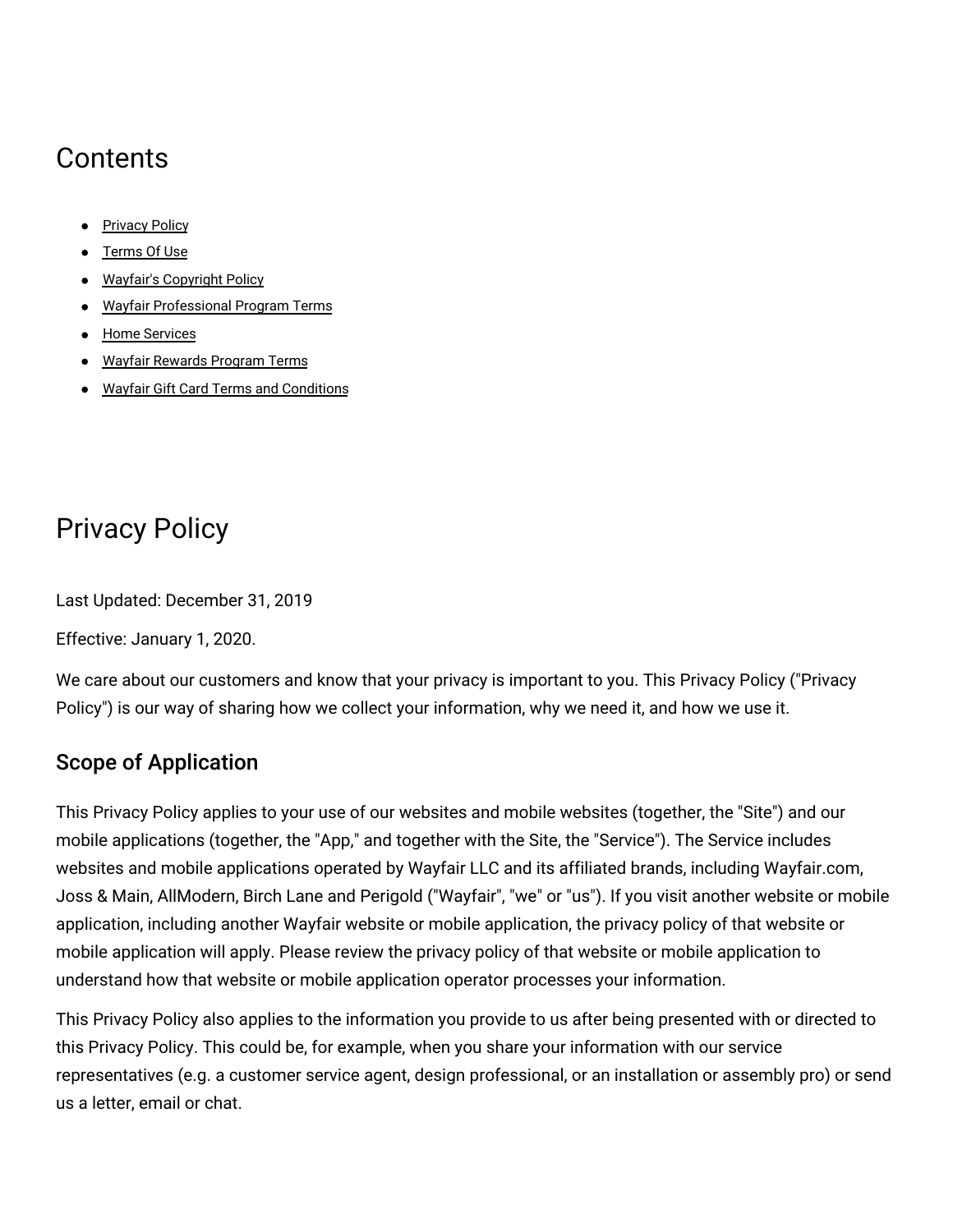Before submitting information to the Service, please review this Privacy Policy carefully. [Back](#top) to Top

# Information We Collect and How We Use Your Information

There are three general categories of information we collect: (1) Information you give to us; (2) Information we automatically collect from your use of the Site or the App; (3) Information we collect from third parties.

We use your information in several different ways. What we do with your information depends on when we collect it and what we collect.

#### **Information you give to us**

- **Your name and contact details** (such as your email address, mailing address, phone number, and password)
- **Additional profile information** (such as date of birth, gender, location, and preferred language)
- **Your payment information** (such as your credit/debit card number, security/CVV code, and expiration date)
- **Your financing information** (such as social security number, date of birth, and income)
- **Your communications and contact history with us** (such as service call recordings, chat and instant messages, or communications with our social media channels)
- **Other information** (such as product reviews, forum posts, survey responses, participation in promotions, and other user-generated content)

| How we use<br>information you<br>give to us           | Why we collect it                                                                                                                                                                                                                                             |
|-------------------------------------------------------|---------------------------------------------------------------------------------------------------------------------------------------------------------------------------------------------------------------------------------------------------------------|
| Registration                                          | We need your name and contact details to create your<br>account. This information is necessary for the adequate<br>performance of certain services and offerings on the Site<br>and the App, and to fulfill our contract with you when you<br>place an order. |
| Accept payment,<br>fulfill orders,<br>provide refunds | We use your name and contact details to fulfill our<br>contract with you and deliver your orders, and we use your<br>payment information to process payments and comply<br>with applicable law.                                                               |
|                                                       |                                                                                                                                                                                                                                                               |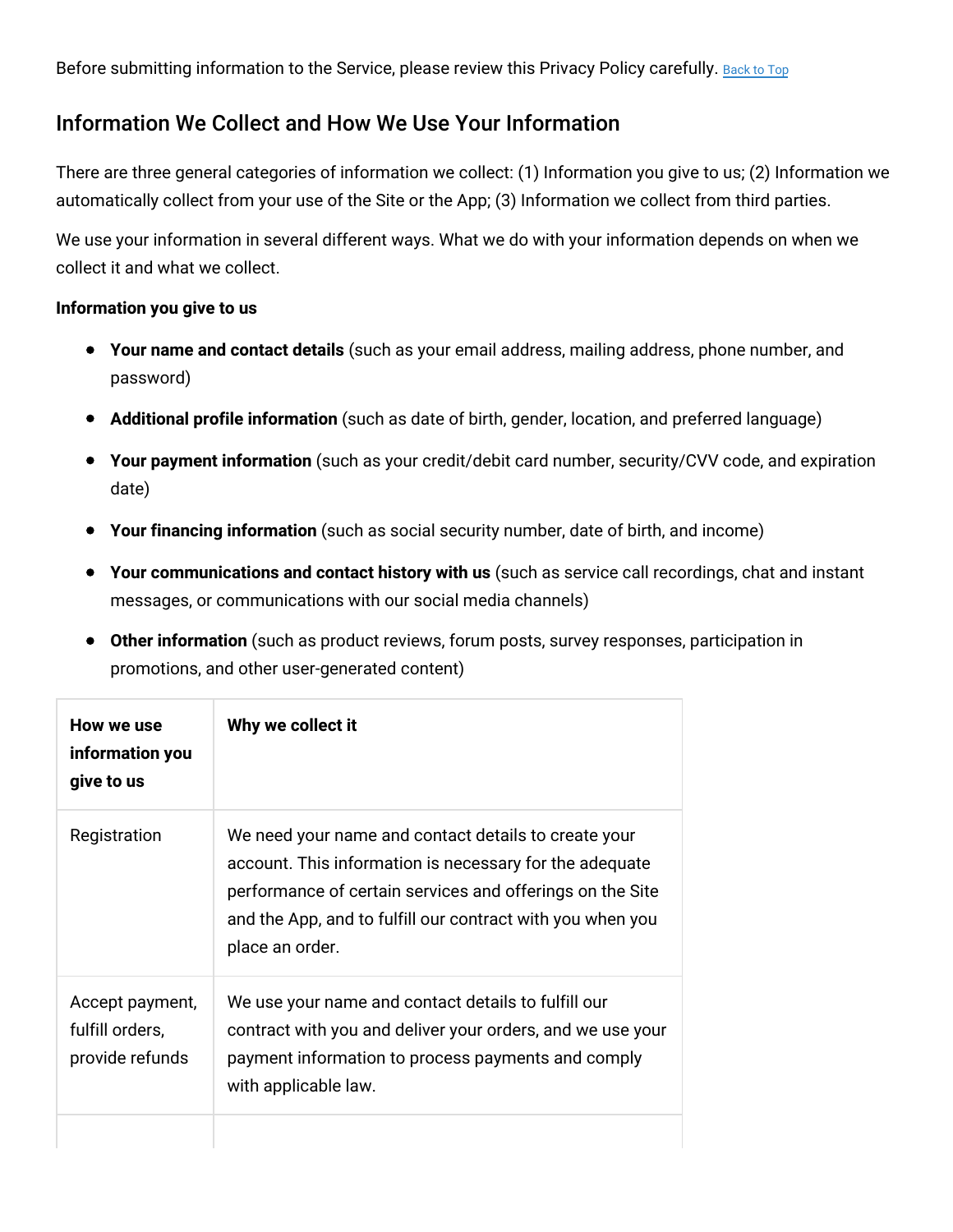| Application for<br>financing<br>solutions offered<br>by financing<br>providers | We collect your financing information on behalf of the<br>financing provider you choose and send the information<br>to that financing provider to facilitate your application to<br>financing products.                                                     |
|--------------------------------------------------------------------------------|-------------------------------------------------------------------------------------------------------------------------------------------------------------------------------------------------------------------------------------------------------------|
| Sending you<br>account<br>information                                          | We need your name and contact details to deliver<br>important account information to you, such as order<br>confirmations and notices, changes to account settings,<br>and notices about the Site, the App, or the terms and<br>policies that apply to them. |
| To offer an<br>improved user<br>experience                                     | We use your communications and contact history with us,<br>as well as other information such as additional profile<br>information, to operate, protect, improve and optimize the<br>Site and the App and to personalize and customize your<br>experience.   |
| Analytics,<br>training and<br>quality<br>assurance                             | We may use information you provide to us to train our<br>staff, improve our services and offerings, and perform<br>other internal analytics and performance monitoring.                                                                                     |
| Communication,<br>marketing and<br>advertising                                 | We may use information you provide to us to deliver and<br>personalize our communications with you, or to<br>administer referral programs, rewards, surveys,<br>sweepstakes, contests or other promotional activities.                                      |

## **Information we automatically collect from your use of the Site or the App**

- **Purchase history and saved items** (such as what you bought and what you've placed in your cart or saved)
- **Log data and device information** (such as details about how you've used the Site or the App, IP address, access dates and times, hardware and software information, device information, device event information, unique identifiers, crash data, cookie data, location data and page/product views or clicks)
- **Geo-location information** (such as IP address, browser information or mobile GPS information)
- **Cookies and similar technologies** (such as web beacons, pixels, and mobile identifiers; to learn more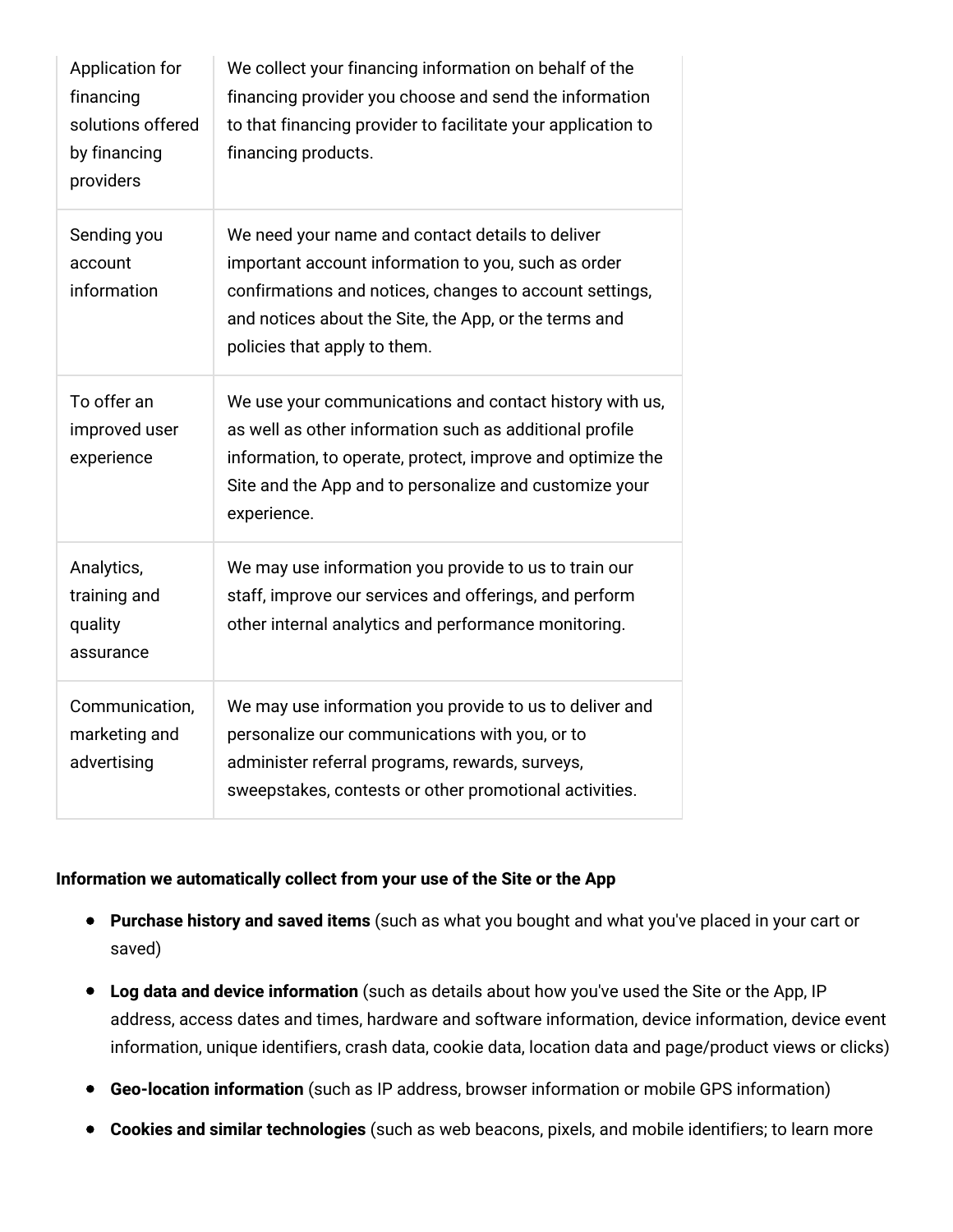| How we use<br>information we<br>automatically<br>collect | Why we collect it                                                                                                                                                     |
|----------------------------------------------------------|-----------------------------------------------------------------------------------------------------------------------------------------------------------------------|
| To provide                                               | We use your saved products to help you make a purchase,                                                                                                               |
| customer                                                 | and we use your purchase history to uphold our contract                                                                                                               |
| service and                                              | with you and ensure that you've had a great customer                                                                                                                  |
| process returns                                          | experience.                                                                                                                                                           |
| To offer an                                              | We use your log data and device information to operate,                                                                                                               |
| improved user                                            | protect, improve and optimize the Site and the App and to                                                                                                             |
| experience                                               | personalize and customize your experience.                                                                                                                            |
| To create and<br>maintain a<br>secure<br>environment     | We use automatically collected information to comply<br>with applicable law and to measure the adequate<br>performance of our contract with you.                      |
| Analytics,<br>training and<br>quality<br>assurance       | We may use automatically collected information to train<br>our staff, perform internal analytics, detect and prevent<br>fraud and improve our services and offerings. |
| Communication,                                           | We may use automatically collected information such as                                                                                                                |
| marketing and                                            | cookies and similar technologies to provide the most                                                                                                                  |
| advertising                                              | relevant advertising to you.                                                                                                                                          |

**Information we collect from third parties,** including third party services (for example if you link, connect, or login to the Site or the App with your Google, Facebook, Instagram or Twitter accounts) or other sources (such as your contacts or brands we partner with)

- **Your name and contact details** (such as your email address, mailing address, phone number and password)
- **Social media handles** (such as your Twitter or Instagram handle)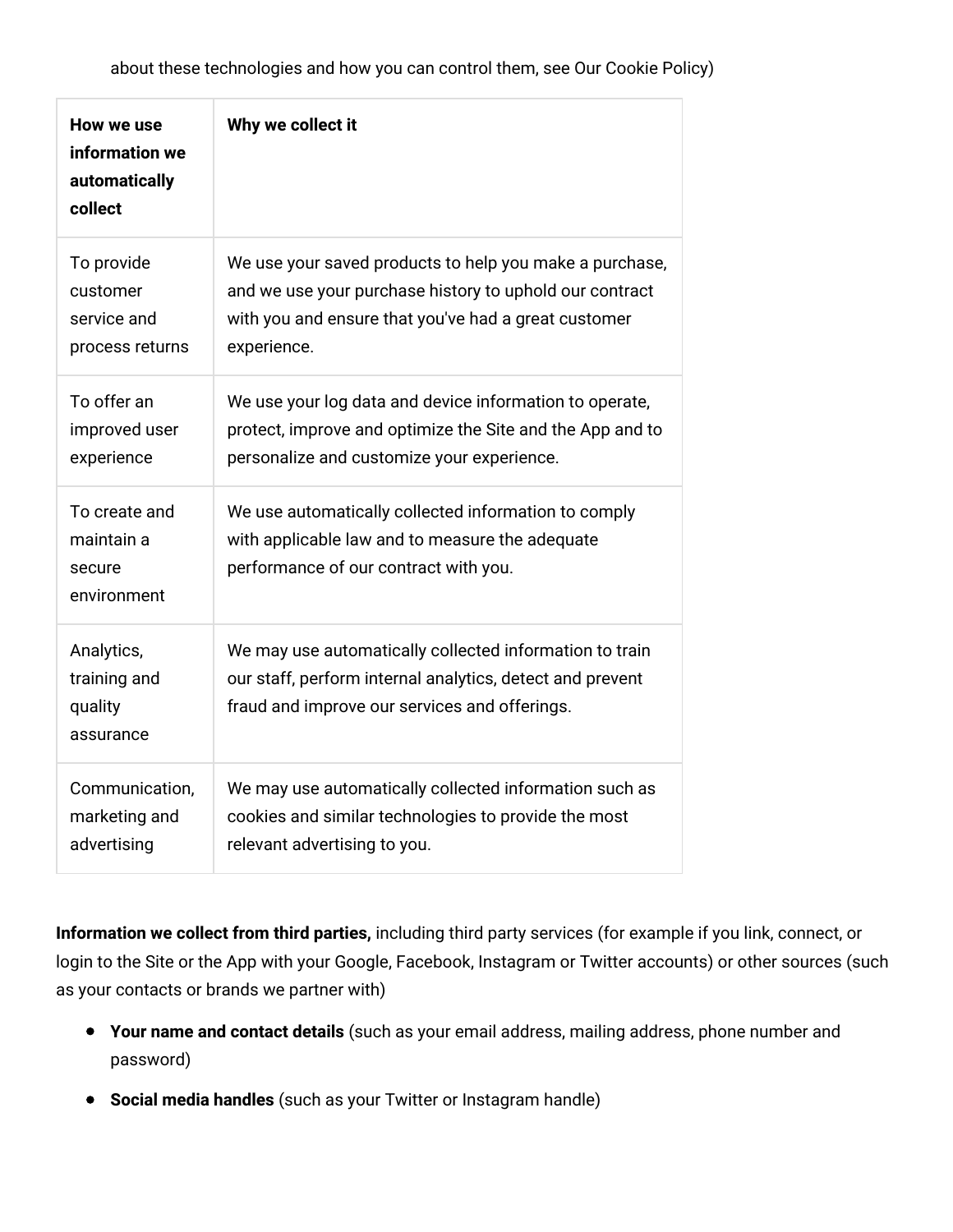**Other information** (such as demographic data, fraud detection information and information about you and your activities, experiences and interactions on and off the Site and the App)

| How we use<br>information<br>from third<br>parties   | Why we collect it                                                                                                                                                                                                                                                                                                                                                                                                        |
|------------------------------------------------------|--------------------------------------------------------------------------------------------------------------------------------------------------------------------------------------------------------------------------------------------------------------------------------------------------------------------------------------------------------------------------------------------------------------------------|
| Registration and<br>profile                          | We will use information from third party services if you<br>register with us using another service, such as Facebook<br>or Google, including Google's one-tap login service.<br>Connecting to third-party applications or services is<br>optional. If you create your account by connecting through<br>another service, we will collect public information from<br>that connected account to help complete your profile. |
| Communication,<br>marketing and<br>advertising       | We may use information we collect or receive from third<br>parties to deliver and personalize our communications<br>with you, or to administer referral programs, rewards,<br>surveys, sweepstakes, contests or other promotional<br>activities.                                                                                                                                                                         |
| Non-member<br>referrals                              | We may obtain your information from a friend or other<br>contact who wants to invite you to use the Site or App. We<br>will use your information to facilitate your invitation and<br>administer our referral program.                                                                                                                                                                                                   |
| To create and<br>maintain a<br>secure<br>environment | We may obtain your information from third party service<br>providers and/or partners (e.g. identity verification<br>services) and combine it with information we have about<br>you for fraud prevention and risk assessment efforts.                                                                                                                                                                                     |

[Back](#top) to Top

# When We Share Your Information

We share your information with the following categories of recipients as an essential part of being able to provide the Site, the App, the Service and related services and offerings, including customer service, to you:

Wayfair Inc. subsidiaries and affiliates. Wayfair subsidiaries include CastleGate Logistics Inc. and SK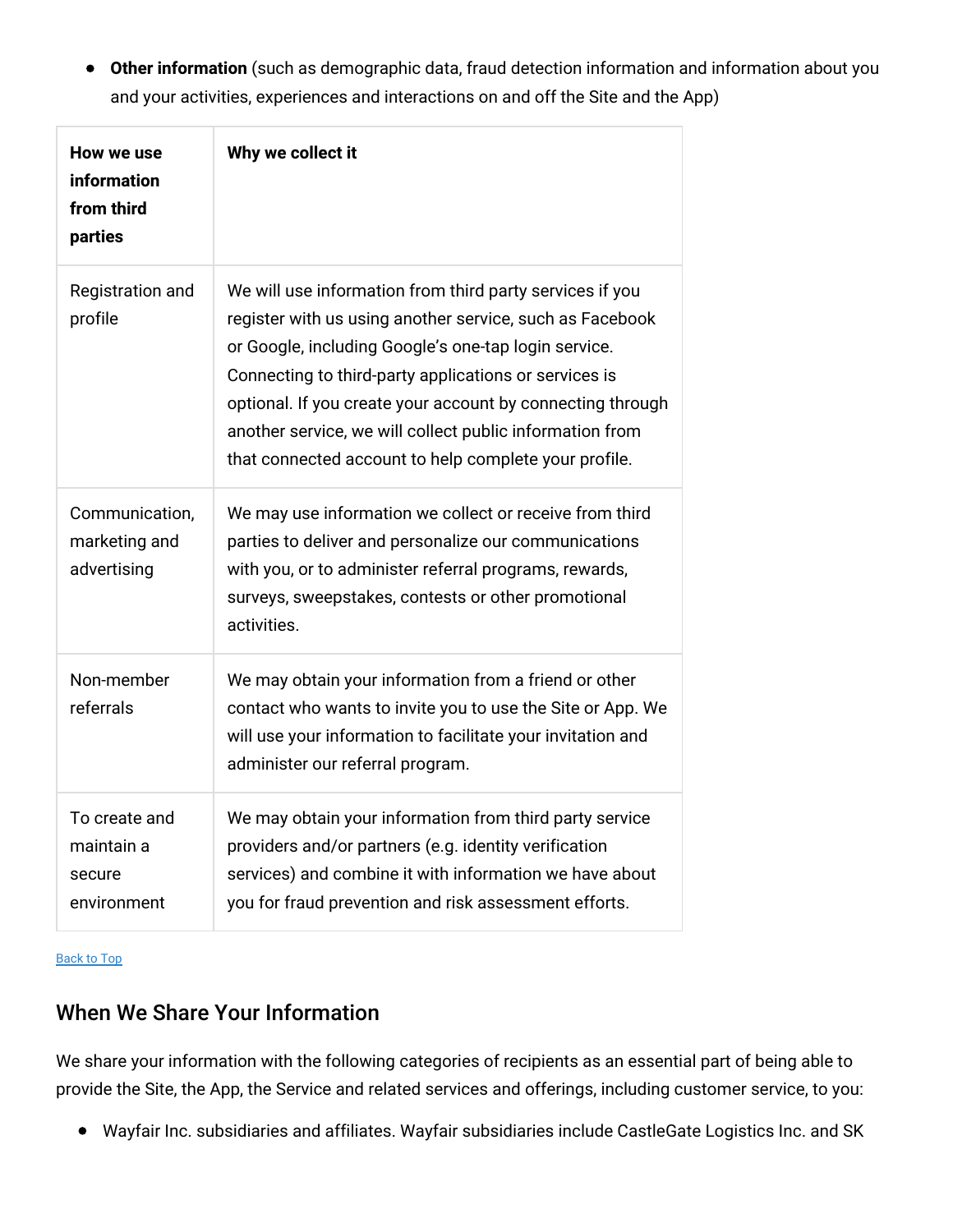Retail, Inc.

- Companies and individuals that help us deliver our products to you, such as suppliers, payment service providers, logistics professionals, and delivery and freight companies.
- Professional service providers who help us run our business, such as marketing companies, software vendors, consultants, and advertising partners.
- Companies approved by you, such as social media sites (if you choose to link your accounts to us) and payment processors or financing providers and card issuing banks if you choose to use their services or offerings.
- Government and law enforcement agencies, to (i) comply with a legal process, subpoena, order, or other legal or regulatory requirement; (ii) enforce our Terms of Use or other policies; or (iii) pursue available legal remedies or defend legal claims.

We share your information with third parties only as described in this Privacy Policy, with your consent, or as disclosed at the time we collect your information. We may anonymize your information and share such anonymized information with third parties for any purpose permitted by applicable laws. [Back](#top) to Top

# Financing Providers

If you chose to apply for a financing product offered by a financing provider, we collect some of your financing information on behalf of that provider. Once you have completed the application form, we send the data to the financing provider and delete it immediately from our systems, except for information we need to keep in order to provide services to you. We will not use your financing information for any other purpose. [Back](#top) to Top

# Our Cookie Policy

We use cookies when you visit our Site and App to analyze traffic, optimize performance and content and to provide an integrated and more personalized shopping experience for customers. Cookies are small text files that are stored by your Internet browser on your computer. While our cookies may change from time to time, we generally use the following types of cookies:

- **Functionality cookies,** which allow you to navigate the site and use our features.
- **Analytics cookies,** which allow us to measure, analyze and understand how our customers use the Site and to identify ways to improve both its functionality and your shopping experience. For example, we use Google Analytics to help us evaluate your use of the Site, to compile reports on website activity, and to provide other services related to website activity and internet usage. To learn how Google Analytics collects and processes data, please visit: "How Google uses information from sites or apps that use our services" located at [www.google.com/policies/privacy/partners](http://www.google.com/policies/privacy/partners).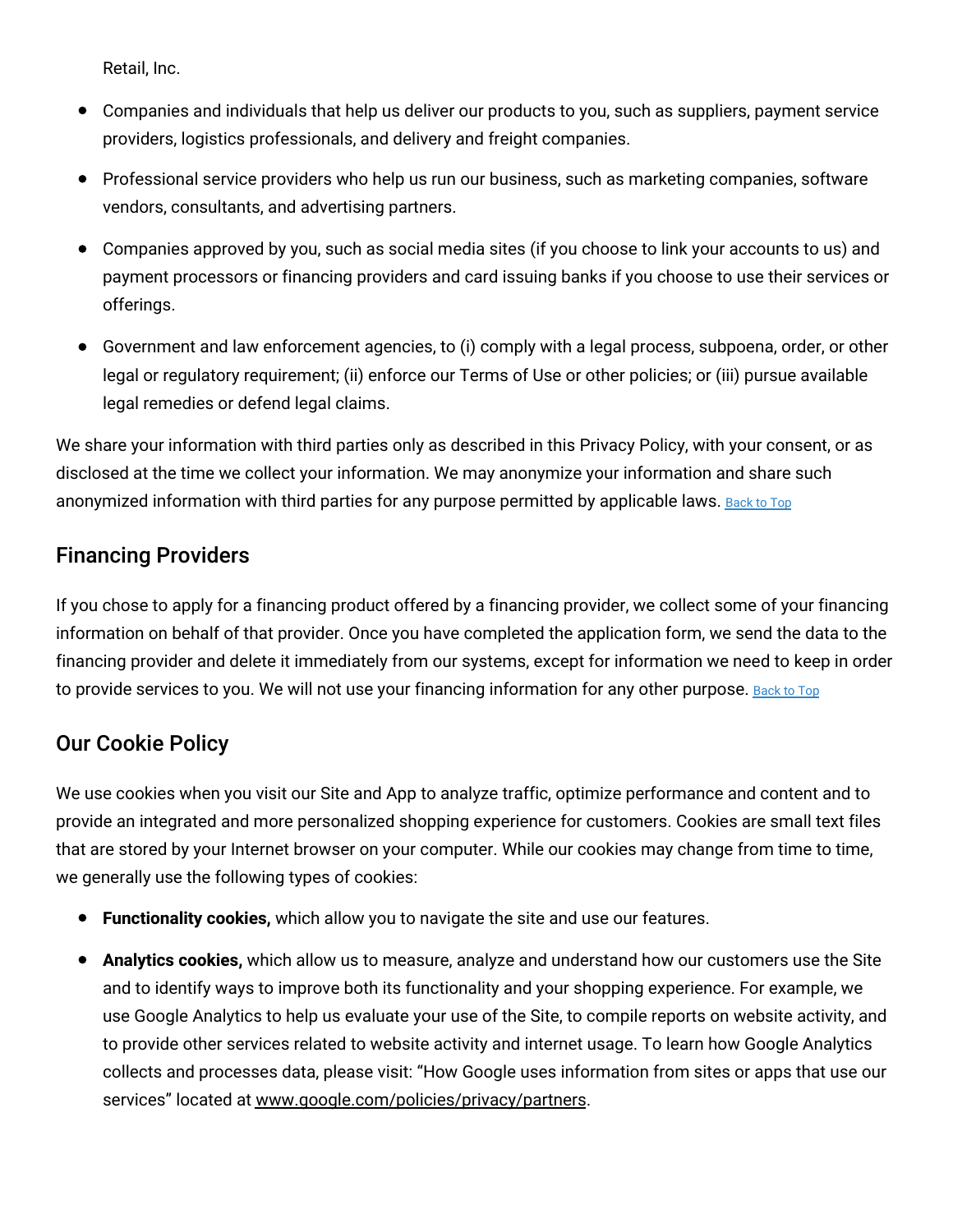- **Customer preference cookies,** which help us remember your preferences (like your language or location) and make your experience more personalized to you.
- **Targeting or advertising cookies,** which allow us to deliver digital ads relevant to you. These types of cookies also limit the number of times that you see an ad and help us measure the effectiveness of our marketing campaigns. We use cookies to help us identify and retarget users who may be interested in our products, services or offerings both on our Site and on third party websites. For example, we use proprietary technology to specifically target users by creating advertising material based on the users' previous behavior. To disable interest-based ads, please see Direct Marketing and Behavioral Advertising below.

You can prevent the use of cookies by changing the settings in your web browser so that (i) it does not accept new cookies, (ii) it informs you about new cookies, or (iii) it deletes all already received cookies. By deleting or disabling future cookies, your user experience may be affected and you might not be able to take advantage of certain functions of our Site (such as storing items in your Cart between visits, customizing your website experience, and making marketing messages more relevant).

We also use web beacons to help us identify your computer and evaluate user behavior, such as reactions to promotions. Web beacons are small GIF files that can be embedded in other graphics, emails, or similar. To prevent web beacons on our site, you can use tools such as AdBlock Plus. To prevent web beacons in emails, please set your mail program so that no HTML is displayed in messages. [Back](#top) to Top

# Direct Marketing and Behavioral Advertising

We may directly send you marketing communications and materials by email, postal mail and other channels to keep you informed of new products, promotions, and to provide other information we think may be of interest to you. You can stop receiving direct marketing messages from us at any time through your preferences [here](https://www.wayfair.com/v/account/email_subscriptions/manage) or by clicking any "unsubscribe" link in any marketing message you receive from us. Please note that it may take up to 48 hours to process your request and update our systems. Note that if you request that we stop sending you marketing messages, we will continue to send you administrative and service communications (such as order updates and other important or transactional information).

Please note that if you use more than one name or email address when communicating with Wayfair or using the Site of App, you may continue to receive communications from us to any name or email address not specified in your opt-out request.

We may also display tailored interest-based advertising on both Wayfair-owned and operated sites and unaffiliated sites. Interest-based ads, also sometimes referred to as personalized or targeted ads, are displayed to you based on information from activities such as purchasing on our sites, visiting sites that contain Wayfair content or ads, interacting with Wayfair tools, or using our payment services. We do this using a variety of digital marketing networks and ad exchanges, and we use a range of advertising technologies like web beacons, pixels, ad tags, cookies, and mobile identifiers, as well as specific services offered by some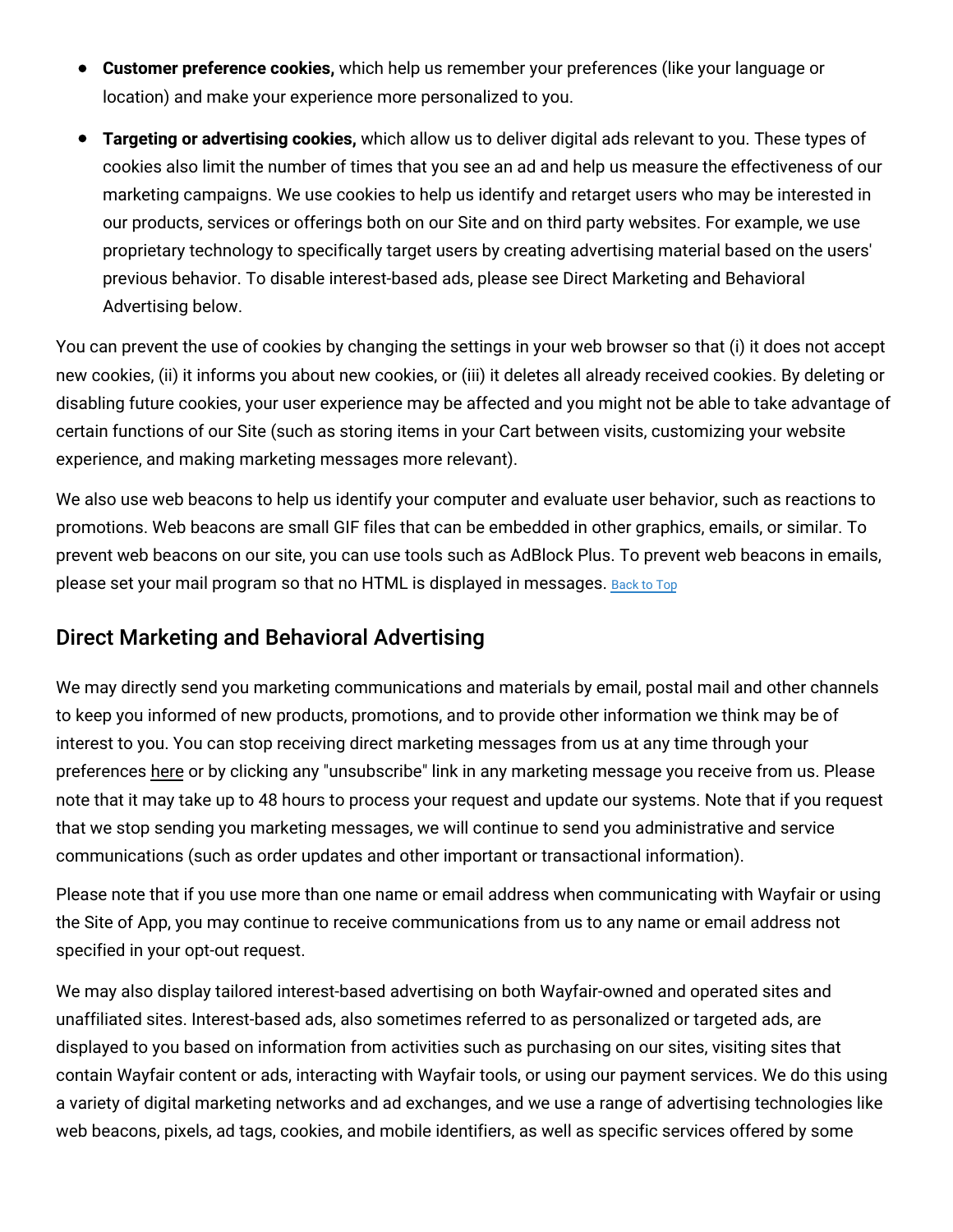sites and social networks, such as Facebook's Custom Audience service.

We offer you choices about receiving interest-based ads from us. You can opt-out of certain interest-based ads that use our cookies by clicking [here.](https://terms.wayfair.io/en-US#wfus-interestbasedads) You can also opt-out of receiving some third-party interest-based ads, or learn more about behavioral advertising, by visiting [www.aboutads.info/choices](http://www.aboutads.info/choices) or [www.networkadvertising.org/choices.](http://www.networkadvertising.org/choices) Please note that if you opt out of behavioral advertising, you will still see advertisements - they will just not be tailored to your interests. Also note that deleting browser cookies can remove the cookie preferences you have made, so you may need to opt-out again in the future. [Back](#top) to Top

# Blogs, Reviews and Forums

The Service also may from time to time offer publicly-accessible blogs, reviews or forums. Any information you provide in these areas may be read, collected and used by others who access them. To request removal of your information from blogs, customer reviews or forums, please contact us [here.](https://www.wayfair.com/privacy_rights_request) Please note that in some cases we may be unable to remove your information. **[Back](#top) to Top** 

# Our Security Measures

The security of your information is important to us. We use appropriate technical and organizational safeguards to protect your information from unauthorized use, disclosure, and loss. Encryption technology, including current industry-standard encryption protocols, is used to protect personal information in certain areas of our websites during transmission across the Internet. We use a PCI-compliant payment service provider over a secured network. If you have questions about the security of your information, please contact us [here.](https://www.wayfair.com/contact_us)

We encourage you to take reasonable measures to protect your password and your computer to prevent unauthorized access to your account. Remember to sign out of your account and close your browser window if you are using a shared computer in a public place such as a library or an Internet cafe. [Back](#top) to Top

# Keeping Your Information

We will keep your information for as long as you have an account or as long as we need it to fulfill the purpose for which it was collected or disclosed to you at the time of collection. We may also keep some of your information as required to meet legal or regulatory requirements, resolve disputes, prevent fraud or abuse, enforce our Terms of Use, or for other permissible purposes.

When we no longer have a need to keep your information, we will either delete it from our systems or anonymize it so that it no longer identifies you. [Back](#top) to Top

# Children's Privacy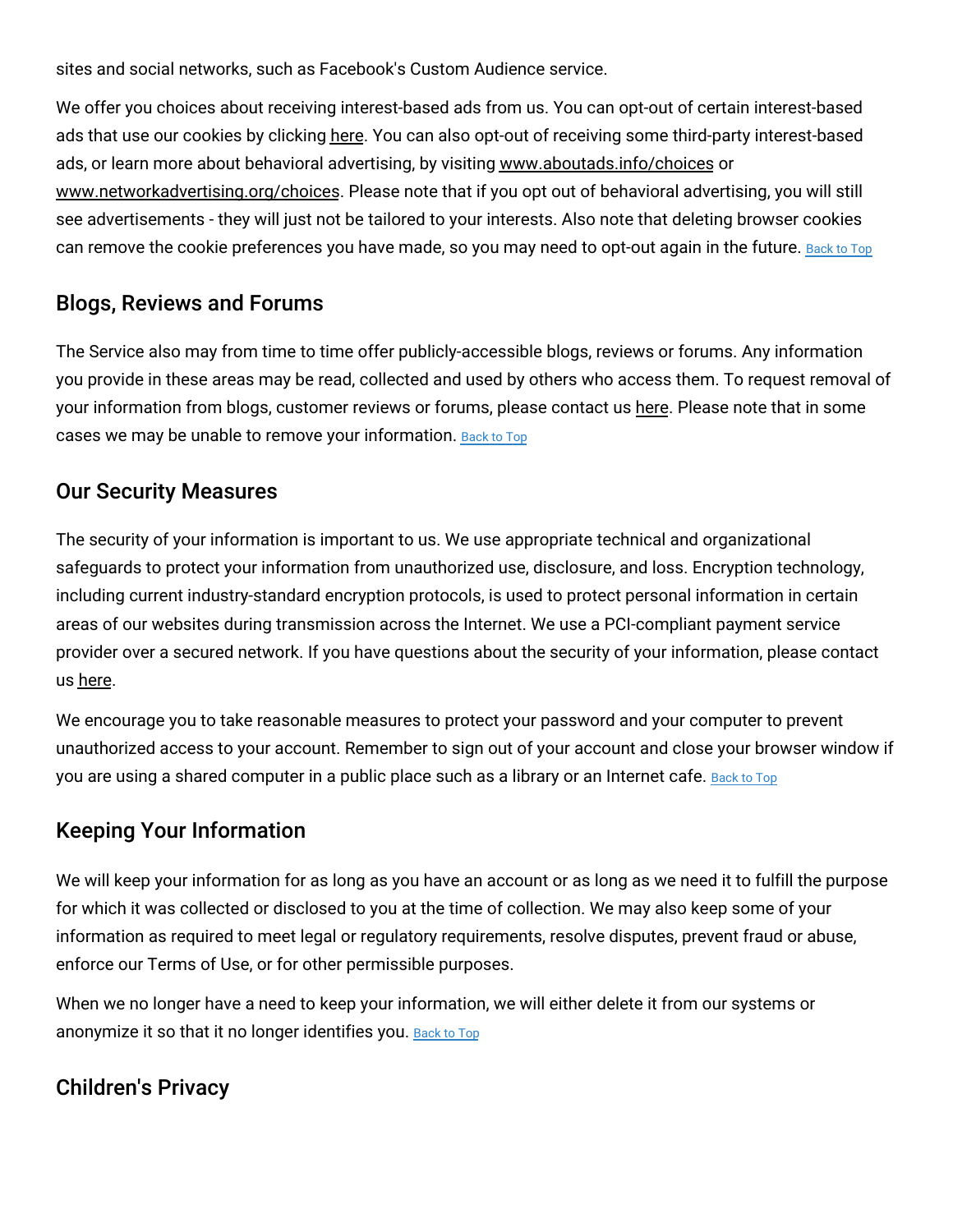The Site, App and Service are not directed to children, and we do not knowingly collect information from children under 13. If you are a parent or guardian and believe that we have information about your child, please contact us [here.](https://www.wayfair.com/privacy_rights_request) To learn more about how to protect your child online, visit the FTC's [www.OnGuardOnline.gov.](http://www.onguardonline.gov/) [Back](#top) to Top

# Information for Visitors from California and Outside of the United States

# Privacy Rights for California Residents

This privacy policy describes the categories of personal information we collect from you, the methods and business purposes of collecting such personal information, the categories of third parties with whom we may share it, and the rights you have regarding the personal information. California residents have the right to request that Wayfair disclose what personal information it collects, uses, discloses or sells. **Wayfair does not sell your personal information to third parties without your prior consent.** California residents also have the right to request the deletion of their personal information collected or maintained by Wayfair. If you wish to make a request for information or to delete your account, or for any questions about our privacy practices and compliance with California law, please contact us [here](https://www.wayfair.com/privacy_rights_request) or via email at [DataProtectionOfficer@wayfair.com.](mailto:DataProtectionOfficer@wayfair.com) You can also designate an authorized agent to make a request on your behalf. Prior to responding to your request, we will verify your identity by matching any requested identifying information you provide against the information we have about you. We will not subject you to discriminatory treatment as a result of your choice to exercise your privacy rights. [Back](#top) to Top

# Right to Removal of Posted Information--California Minors

If you are under 18 years of age, reside in California, and have a registered account with Wayfair, you have the right to request removal of unwanted information that you publicly post on the Service. To request removal of such information, you can contact Wayfair as provided below. Upon receiving such a request, Wayfair will make sure that the information is not publicly available on the Service, but the information may not be completely or comprehensively removed from our systems and databases. [Back](#top) to Top

# Visitors from Outside of the United States

The Service is hosted in the United States. If you are visiting the Service from outside the United States, your information may be transferred to, stored and processed in the United States in accordance with this Privacy Policy and applicable US laws. Please note that data protection and other applicable laws of the United States may not be as comprehensive as those laws or regulations in your country or may otherwise differ from the data protection or consumer protection laws in your country. By using the Service, you consent to transfer of your information to our facilities as described in this Privacy Policy. [Back](#top) to Top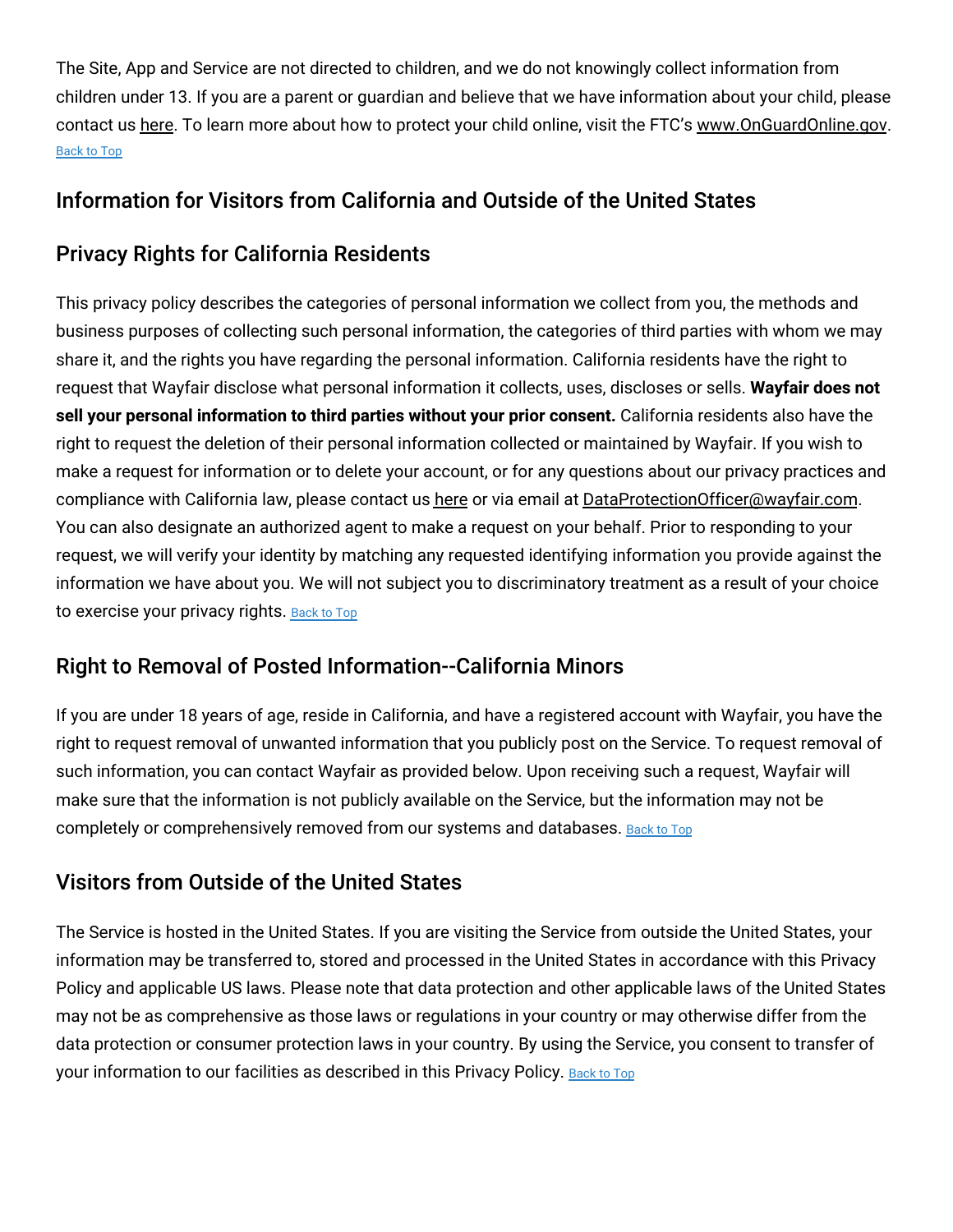# Changes to this Privacy Policy

We may change this Privacy Policy from time to time to reflect new ways that we process your information. When we post modifications to this Privacy Policy, we will revise the "Last Updated" date at the top of this page. The modified Privacy Policy will be effective immediately upon posting on the Service. If we make significant changes that affect your information, we will provide you notice of such changes through the Site, the App, by email, or some other means of contact. We encourage you to periodically review this page for the latest information on our privacy practices. [Back](#top) to Top

# How to Contact Us

We always want to hear from our customers - especially with questions, comments or concerns about our privacy practices. Please don't hesitate to contact us [here](https://www.wayfair.com/contact_us) or in writing at:

Wayfair LLC Attention: Legal Department 4 Copley Place Boston, MA 02116

[Back](#top) to Top

# Terms of Use

Last Updated: April 1, 2022

Welcome to Wayfair!

Wayfair LLC and its affiliated brands, including Wayfair.com, AllModern, Birch Lane, Joss & Main and Perigold ( "Wayfair", "we" or "us") provides this and other websites (including applications and other online services that are accessible through various desktop, tablet and mobile web browsers from time to time) (collectively, "**Sites**") subject to your compliance with these Terms of Use.

PLEASE READ THESE TERMS OF USE CAREFULLY BEFORE USING THE SITES.These Terms of Use constitute an agreement between Wayfair and you. We recommend that you print out a copy of these Terms of Use for your records.

By using the Sites, you affirm that you are able and legally competent to agree to and comply with these Terms of Use. If you do not agree to these Terms of Use or if you are not legally competent to agree to them, then you may not use the Sites.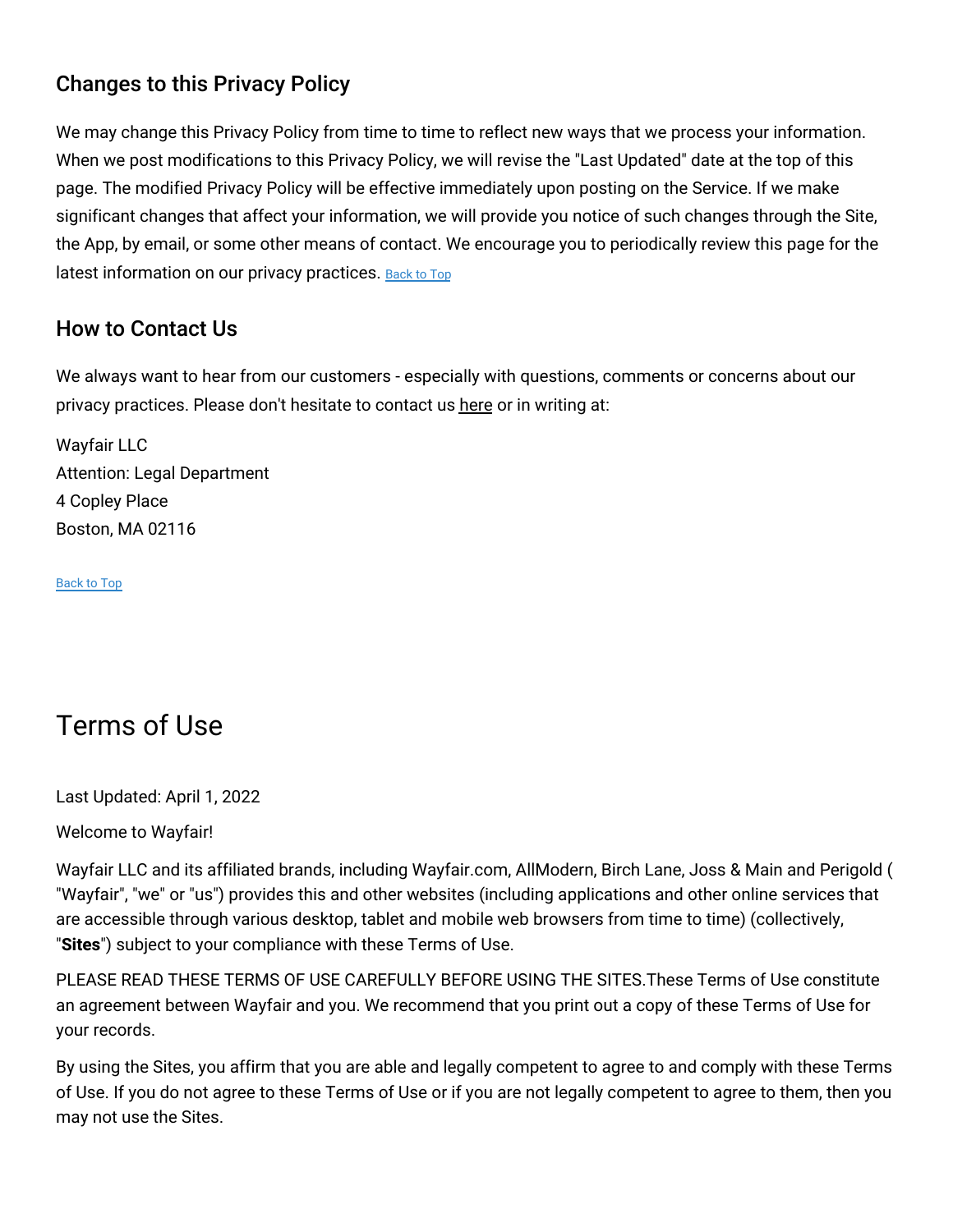Please note that these Terms of Use contain provisions that govern the resolution of claims between Wayfair and you, including an arbitration agreement, class action waiver, and jury trial waiver that affect your rights. In arbitration, there is no judge or jury and there is less discovery and appellate review than in court. Please **see the Legal [Disputes](#disputes) section for complete details and review carefully.**

## Privacy & Security

Please review our [Privacy](#privacy) Policy, which is incorporated into these Terms of Use and also governs your use of the Sites. To the extent there is a conflict between the terms of the Privacy Policy and these Terms of Use, the Terms of Use govern.

Information security is important to Wayfair. We have established appropriate physical, electronic and managerial safeguards to protect the information that we collect from or about our users. Wayfair does, however, reserve the right at all times to disclose any information as Wayfair deems necessary to satisfy any applicable law, regulation, legal process or governmental request.

Please click [here](#security) for more information. [Back](#top) to Top

# Changes

Wayfair reserves the right, at any time, to change these Terms of Use, our Privacy Policy and/or the Sites. Changes, however, shall not apply retroactively to claims for which you or Wayfair have given notice. Your use of the Sites following any such change constitutes your agreement to follow and be bound by the Terms of Use and/or Privacy Policy as revised. The revised Terms of Use and/or Privacy Policy supersede all previous versions, notices or statements regarding the Sites. If we request, you agree to sign a non-electronic version of these Terms of Use.

We will notify you of any change to these Terms of Use by any reasonable means, such as by updating the "Last Updated" date at the top of these Terms of Use. [Back](#top) to Top

# Intellectual Property Rights

The Sites contain valuable trademarks and service marks owned and used by Wayfair, including but not limited to, Wayfair, the Wayfair design logo, Joss & Main, AllModern, Birch Lane, Perigold, and the tag line "a zillion things home" (collectively, the "**Wayfair Marks**"). Any use of the Wayfair Marks without the prior written permission of Wayfair is strictly prohibited. The arrangement and layout of the Sites, including but not limited to, the Wayfair Marks, images, text, graphics, buttons, screenshots, music, digitally downloadable files, and other content or material (collectively, the "**Site Content**"), are the sole and exclusive property of Wayfair.

UNAUTHORIZED COPYING, REPRODUCTION, MODIFYING, REPUBLISHING, UPLOADING, DOWNLOADING, POSTING, TRANSMITTING, MAKING DERIVATIVE WORKS OF OR DUPLICATING ALL OR ANY PART OF THE SITES IS PROHIBITED.

Wayfair uses a network of independent product and content suppliers, distributors and other such third parties to supply some of the products and content advertised on the Sites. All other trademarks, service marks, product names, package designs and company names or logos associated with these product and content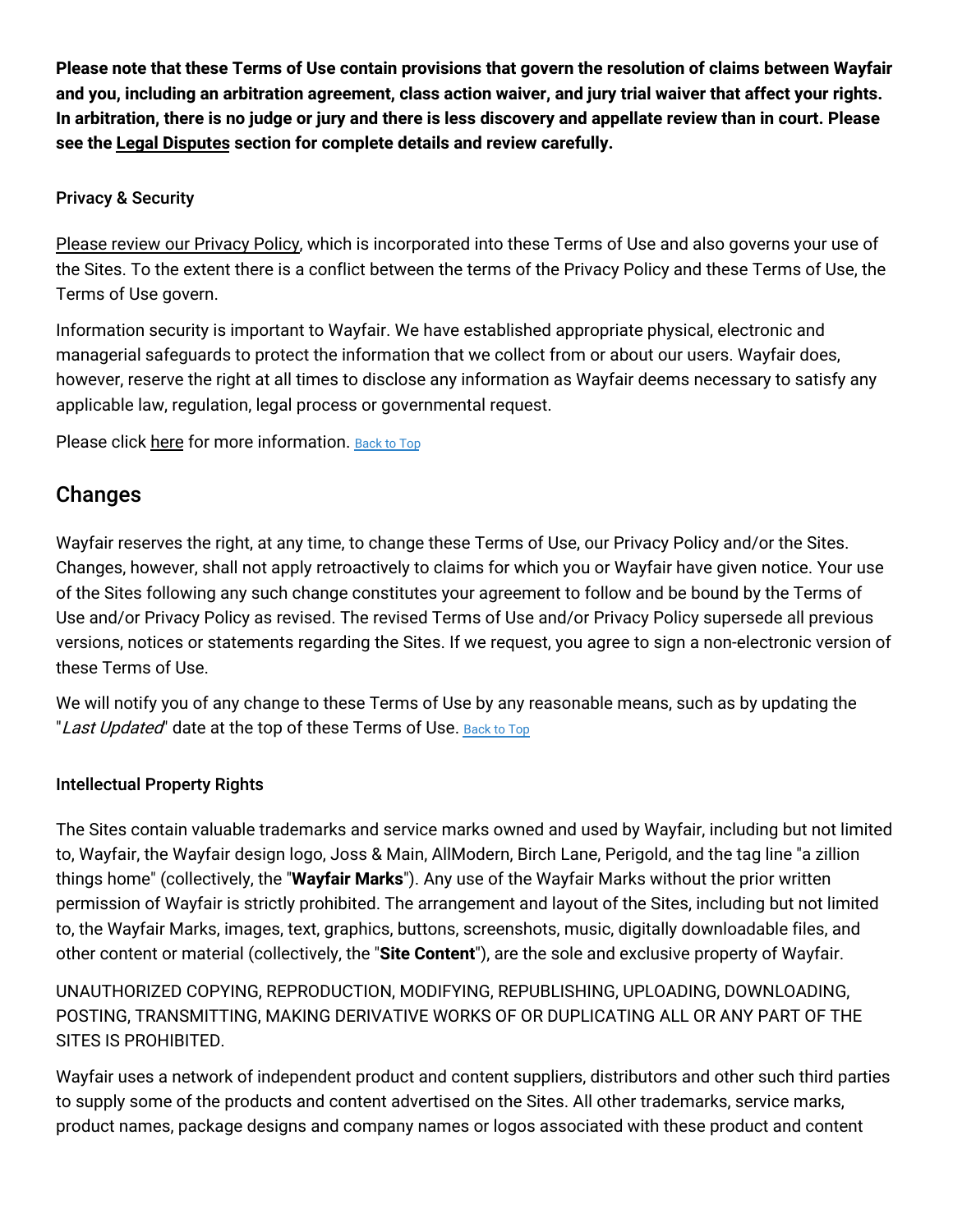suppliers, distributors and other such third parties that are not owned by us but appear on the Sites are the property of their respective owners.

For claims of copyright infringement, please see our [Copyright](#copyright) Policy. [Back](#top) to Top

## User-Generated Content

From time to time, the Sites permit the submission of content, such as comments, blogs and product reviews, generated by you and other users ("**User Content**").

You are solely responsible for your own User Content and the consequences of posting or publishing it. Any User Content or other material, information or ideas that you submit to or post or publish on the Sites is nonconfidential and non-proprietary.

By submitting User Content, you represent and warrant to Wayfair that: (i) your User Content does not violate any copyright, trademark, trade secret, patent or other intellectual property right, any right of privacy or publicity of any third party or any applicable law, rule or regulation, (ii) you own or have the legal right to use and authorize Wayfair to use your User Content, including written consent to use of any product or the name, voice, likeness or any other applicable personal rights of each identifiable person featured or referenced in your User Content and (iii) your User Content does not violate Wayfair's Acceptable Use Policy set forth below.

As between you and Wayfair, you will retain all of your ownership rights in and to your User Content. By submitting User Content to Wayfair, you hereby grant to Wayfair a perpetual, worldwide, non-exclusive, irrevocable, royalty-free, sublicensable (through multiple tiers) and transferable right and license to use, reproduce, distribute, edit, modify, translate, reformat, prepare derivative works based upon, display publicly, perform publicly and otherwise exploit (including but not limited to over the Internet, broadcast television or any other uses or media) your User Content, in whole or in part, including future rights that Wayfair (or its successor) may otherwise become entitled to that do not yet exist, as well as new uses, media, means and forms of exploitation throughout the universe exploiting current or future technology yet to be developed. You also hereby grant each user of the Sites a non-exclusive license to access your User Content through the Sites and to use, access, watch, reproduce, distribute, transmit, forward, display and perform such User Content in whole or in part, to the extent permitted by the Sites under these Terms of Use.

Wayfair does not endorse any User Content or any opinion, recommendation, or advice expressed therein. Wayfair reserves the right but is not obligated to monitor User Content or other content sent to or through the Sites. Wayfair has the right to refuse, remove, edit or delete any User Content and/or to terminate any user's **access to the Sites for any reason.** Wayfair takes no responsibility for User Content. [Back](#top) to Top

# Social Media Tag Usage

BY USING #WAYFAIRATHOME, @WAYFAIR AND ANY OTHER SIMILAR SOCIAL MEDIA TAG IN ANY WAY RELATED TO ANY OF THE SITES, EACH USER AGREES TO PROVIDE WAYFAIR WITH AN UNRESTRICTED, IRREVOCABLE, ROYALTY-FREE, PERPETUAL, FULLY PAID-UP, TRANSFERABLE, WORLDWIDE LICENSE TO USE THE UPLOADED IMAGE(S) IN ANY AND ALL MARKETING MATERIALS, ON SPONSOR'S WEBSITES, AND THROUGH ALL SOCIAL MEDIA CHANNELS. EACH USER REPRESENTS AND WARRANTS THAT UPLOADED IMAGES DO NOT INFRINGE THE INTELLECTUAL PROPERTY RIGHTS OF ANY THIRD PARTY, INCLUDING, BUT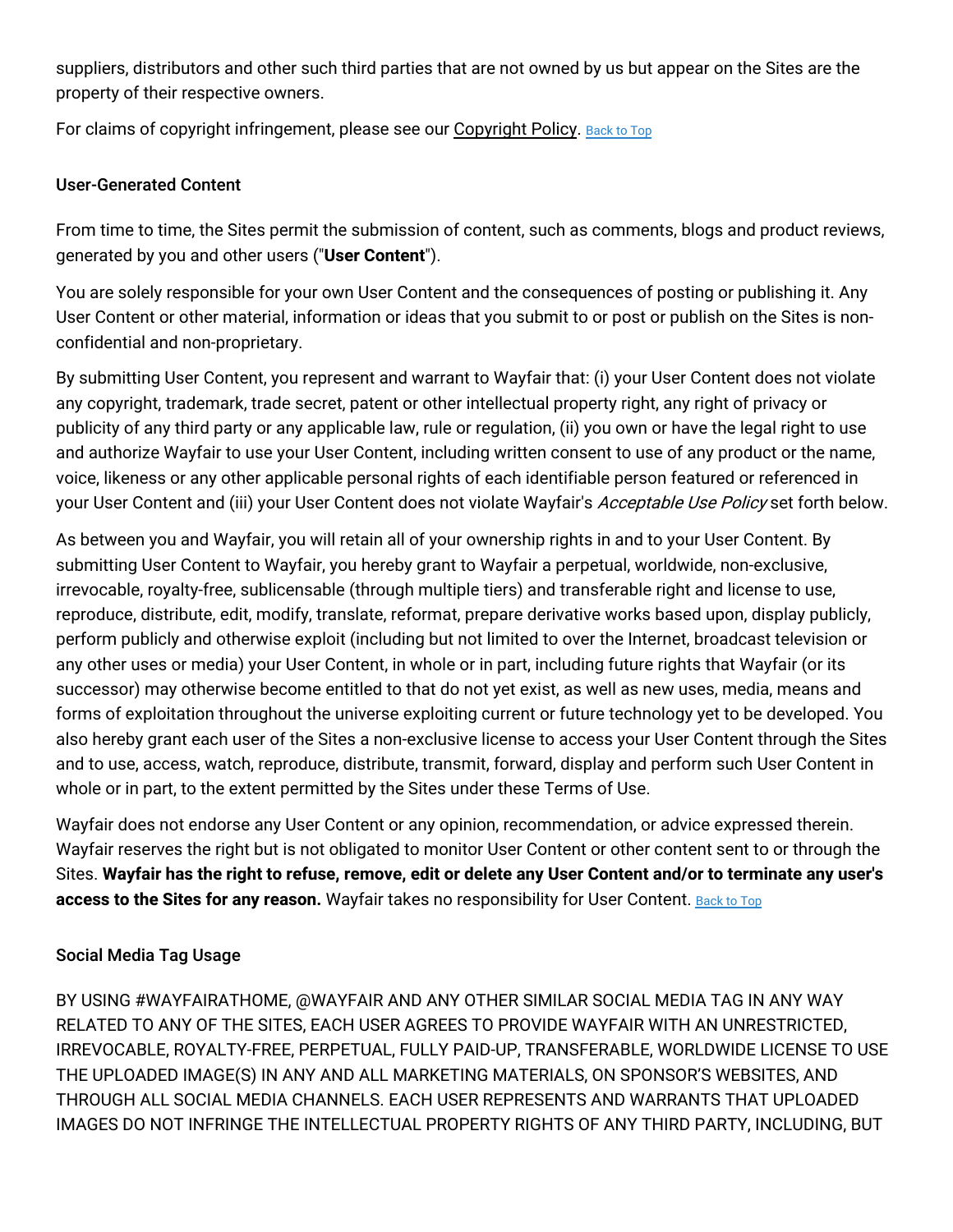## Acceptable Use Policy

By submitting User Content and otherwise using the Sites, you agree not to: (i) submit any User Content that is protected by or otherwise subject to any third party intellectual property or proprietary rights (including any privacy and publicity rights) unless you own or have permission from the rightful owner of such rights to post such User Content and to grant Wayfair all of the rights granted herein; (ii) upload, post, e-mail or otherwise transmit any content that is unlawful, harmful, threatening, abusive, harassing, tortious, defamatory, vulgar, obscene, libelous, hateful or racially, ethnically or otherwise objectionable; (iii) use the Sites to harm any person or entity, including Wayfair; (iv) impersonate any person or entity, including but not limited to, a representative of Wayfair, or falsely state or otherwise misrepresent your affiliation with a person or entity; (v) forge headers or otherwise manipulate identifiers in order to disguise the origin of any content transmitted to or through the Sites; (vi) upload, post, e-mail or otherwise transmit any unsolicited or unauthorized advertising, promotional materials, junk mail or any other form of solicitation; (vii) upload, post, e-mail or otherwise transmit any content that contains computer viruses or other computer code, files or programs that interrupt, destroy or limit the functionality of the Sites or any other computer software or hardware or telecommunications equipment; (viii) intentionally or unintentionally violate any applicable local, state, national or international laws, rules or regulations, including but not limited to those promulgated by the U.S. Federal Trade Commission, U.S. Securities and Exchange Commission; (ix) collect, store or use personal information about other users of the Sites without their consent; (x) use the Sites (including through submission of User Content) to disparage or make unsubstantiated claims about any person, third party or its/their products or services; (y) use any of the Sites in any manner that could overburden or impair any of the Sites or the networks or systems connected to the Sites; and/or (z) use any device, software or instrumentality to interfere with the proper working of the Sites or disobey any requirements, procedures, policies or regulations of networks connected to the Sites.

You also agree that you will not violate or attempt to violate the security of the Sites. Violations of system or network security may result in civil or criminal liability. Wayfair reserves the right to investigate occurrences which may involve such violations and may involve and cooperate with, law enforcement authorities in prosecuting users who have participated in such violations. [Back](#top) to Top

## Order Acceptance

The receipt of an order number or an email order confirmation does not constitute the acceptance of an order or a confirmation of an offer to sell. Wayfair reserves the right, without prior notification, to limit the order quantity on any item and/or to refuse service to any customer. Verification of information may be required prior to the acceptance of an order. Prices and availability of products on the Sites are subject to change without notice. Errors will be corrected when discovered and Wayfair reserves the right to revoke any stated offer and to correct any error, inaccuracy, or omission (including after an order has been submitted). Certain orders constitute improper use of the Sites and the Wayfair Rewards Program described below. Wayfair reserves the right, at its sole discretion, to refuse or cancel any order for any reason. Your account may also be restricted or terminated for any reason, at Wayfair's sole discretion. Items purchased pursuant to a quantity discount may be re-priced upon cancellation. [Back](#top) to Top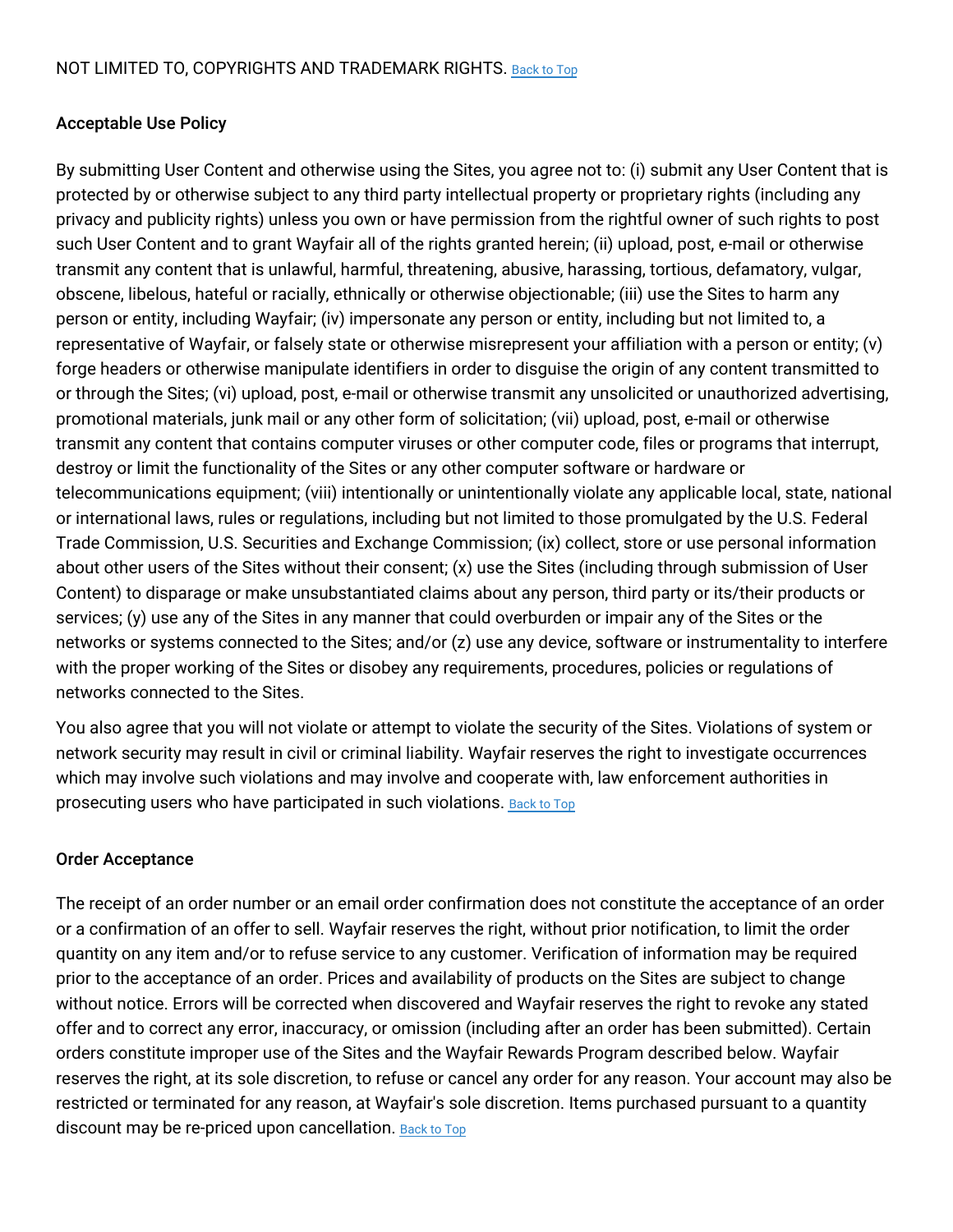## About Our Prices

Where a product listing on our Site references a higher price, typically denoted by a strikethrough (e.g. "\$549"), such higher price represents the retail price suggested by the manufacturer or supplier. In the absence of a price suggested by the manufacturer or supplier, this price represents the highest price at which we offered or sold the product at some point in the past. For "Flash Deals", where a product is temporarily being sold at a reduced price, an additional strikethrough price is presented that represents a recent previous price before the Flash Deal promotion. For members of the MyWay Program, if such higher price is accompanied by the MyWay logo, such price represents the offer price before applying MyWay Program benefits. The "Sale" tag on a product listing on our Site signifies that we are selling the product at a discount from a price in the previous 90 days. The Wayfair's Choice badge represents a shortlist of highly-rated, well-priced products we know customers love.

When we use the term "Closeout," we mean either that the product has been permanently reduced and will not return to the original price or that the product is temporarily being sold at a reduced price in order to clear an overstock of either Wayfair or supplier inventory. Prices of products listed on our Site as "Closeout" may fluctuate during the "Closeout" promotion period for such products. For temporary "Closeout" pricing, such products may return to prices that are equal to or greater than their original prices upon expiration of the applicable "Closeout" promotion period.

We do not price match. Promotional codes can only be applied during purchase. Customer Service will be unable to honor any promotional code adjustments post-order. [Back](#top) to Top

## Wayfair Rewards Program

The Wayfair Rewards Program (the "**Rewards Program**") is exclusively for users of the Sites who have registered for the Rewards Program in accordance with the directions set forth below and on the Sites. Rewards Dollars may be applied to future purchases at the Participating Sites in accordance with these Terms of Use. Please click [here](#rewards) for complete Rewards Program details, as may be in effect from time to time and which are incorporated herein by reference. [Back](#top) to Top

## Links to Other Websites

The Sites may contain links to third-party websites ("**Other Sites**") that are not under Wayfair's control. Wayfair makes no claim and accepts no responsibility regarding the quality, nature or reliability of the Other Sites that are accessible by hyperlinks from the Sites or link to the Sites. Wayfair provides these links to you as a convenience and the inclusion of any link does not imply endorsement by Wayfair of Other Sites or any association with the operators of such Other Sites. You are responsible for viewing and abiding by the privacy statements and terms of use posted at any third-party sites. [Back](#top) to Top

## Mobile Devices, SMS, and Mobile Applications

If you use a mobile device to access pages of the Sites optimized for mobile-viewing, opt in to receive SMS (text messages) from Wayfair (as/when available), or use a mobile application, the following additional terms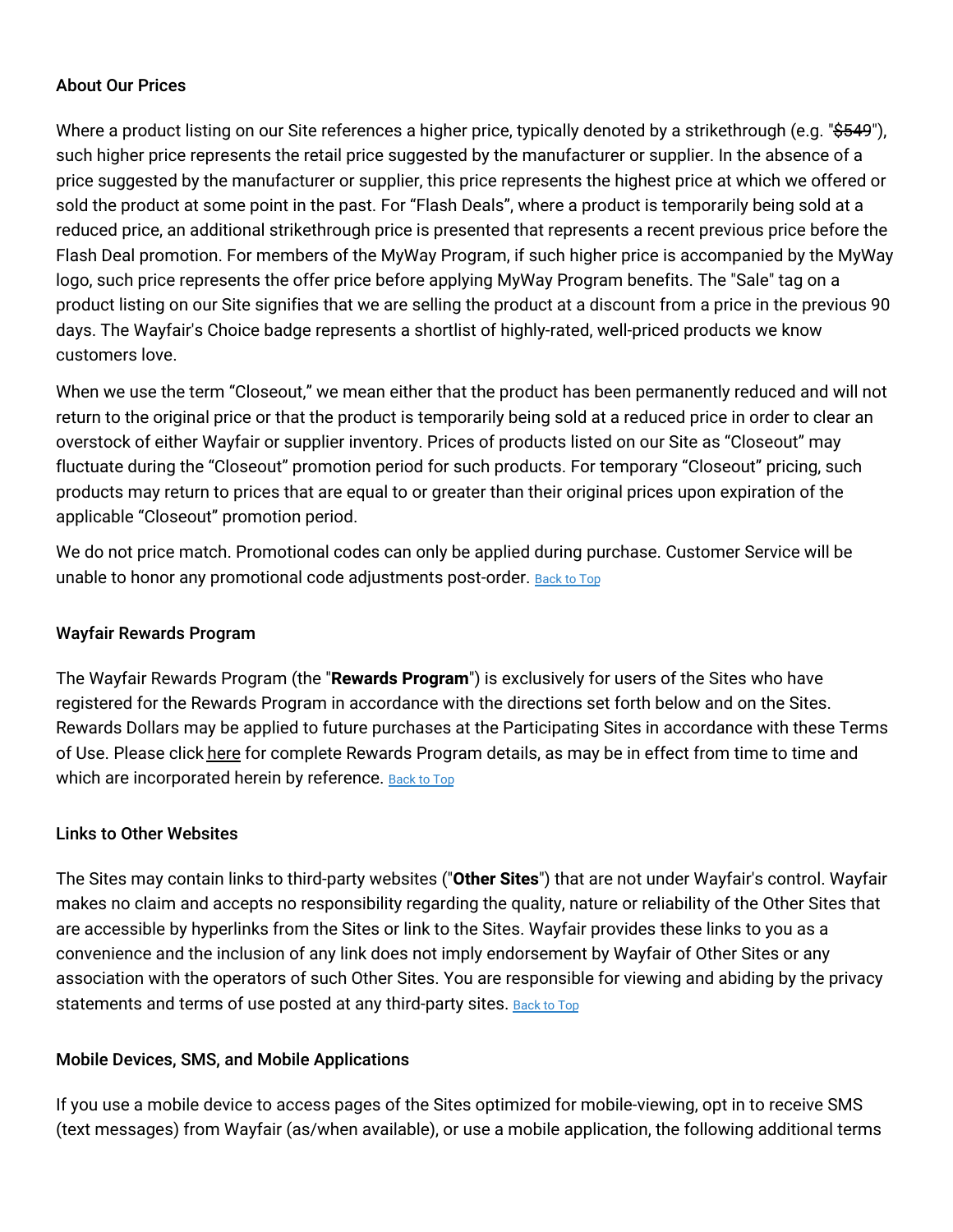and conditions ("**Mobile Terms**") also apply to you. Your access to the Sites via your mobile device or use of a mobile application confirms your agreement to these Mobile Terms, as well as the rest of the Terms of Use.

By opting in, you agree to receive promotional SMS text messages on your mobile device, message frequency varies. Our SMS text messaging programs may include promotional messages (84047), shopping cart reminders (84047), order updates (76069), and authentication texts (76069). Your consent is not required as a condition of purchasing any goods or services from Wayfair. You can opt out at any time and for any reason by following provided instructions or by texting "STOP" to the number associated with the SMS message. You will receive one further message confirming you are unsubscribed. After this, you will no longer receive SMS messages from Wayfair. If you wish to join again, you can opt in at any time. If you have any questions or require further assistance, you may respond "HELP" to the number associated with the SMS message. For more information, please contact us by emailing [support@wayfair.com](mailto:support@wayfair.com) (please reference "Questions about SMS").

By agreeing to receive SMS messages from Wayfair, you certify that you are over 18 years of age and (a) you are the mobile account holder or (b) you have the account holder's permission to enroll the designated mobile phone number and understand that message and data rates may apply. You agree that you are solely responsible for all message and data charges that apply to use of your mobile device to access the Sites or use of a mobile application. All such charges are billed by and payable to your mobile service provider. Please contact your participating mobile service provider for pricing plans, participation status and details. Carriers are not liable for delivered or undelivered content. You understand that wireless through Wi-Fi or a participating mobile service provider may not be available in all areas at all times and may be affected by product, software, coverage or other service changes made by your mobile service provider or otherwise. Additional terms and conditions may apply to your use of a mobile application, based on the type of mobile device on which you install and use the mobile application. [Back](#top) to Top

## Notice to California Residents

California Proposition 65 requires that special warnings be provided when products contain chemicals known by the State of California to cause cancer, birth defects, or other reproductive harm if the use of those products may cause exposure to those chemicals above specific limits. These warnings relate to some but not all tools, lead crystal glassware, ceramic tableware, tiffany style lamps, and electrical cords. Please call us prior to ordering if you have any questions regarding the safety of these products.

Pursuant to California Civil Code Section 1789.3, Wayfair provides users of the Sites with the following notice: You may report complaints to the Consumer Information Division of the California Department of Consumer Affairs in writing at 1625 North Market Blvd., Suite N 112, Sacramento, CA 95834, or by telephone at 800-952- 5210. [Back](#top) to Top

## Communications with Wayfair

For all communications made to or with Wayfair, including but not limited to feedback, questions, comments, suggestions and the like: (i) you will have no right to confidentiality in your communications and Wayfair will have no obligation to protect your communications from disclosure; (ii) Wayfair will be free to reproduce, use, disclose and distribute your communications to others without limitation; and (iii) Wayfair will be free to use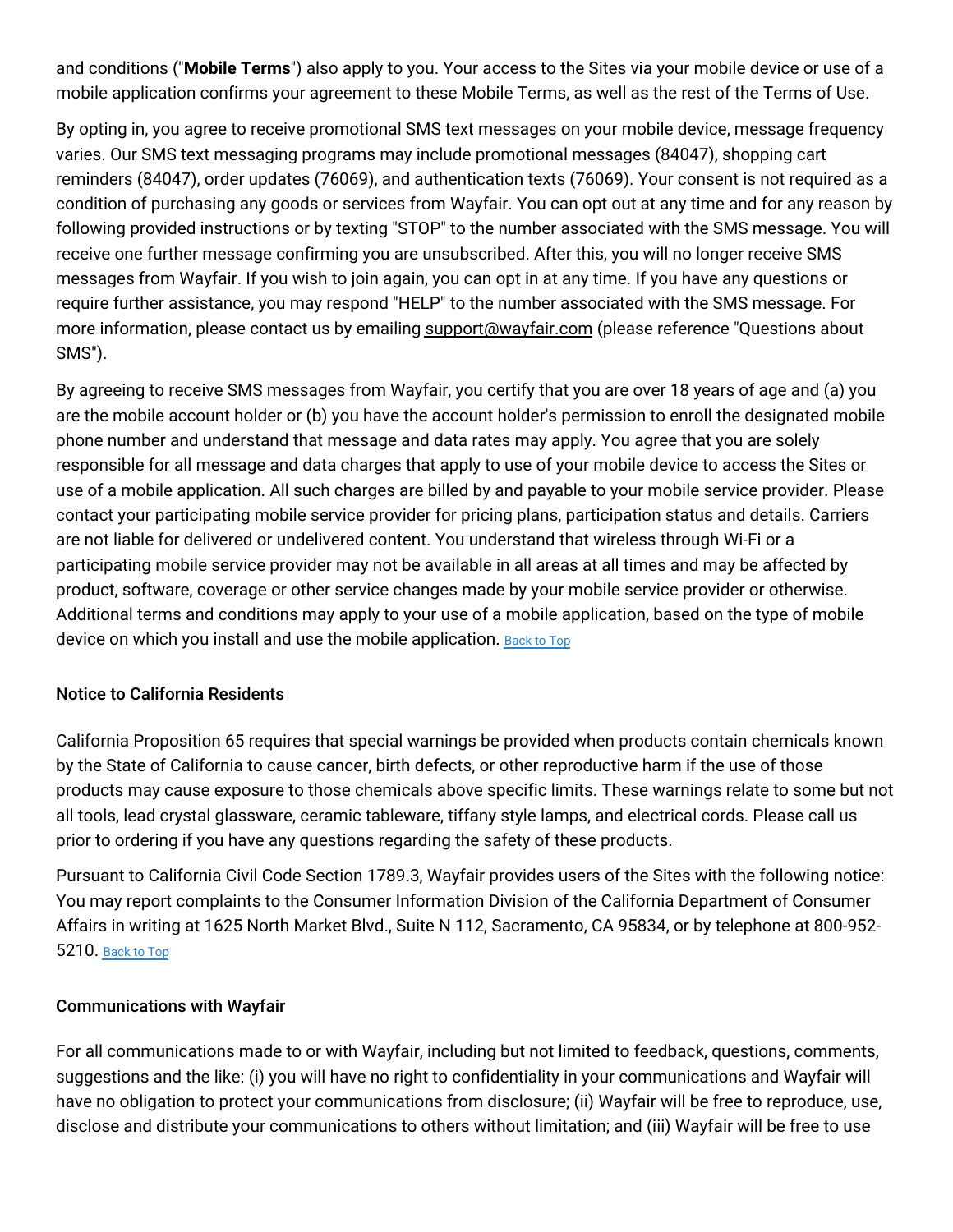any ideas, concepts, know-how, content or techniques contained in your communications for any purpose whatsoever, including, but not limited to, the development, production and marketing of products and services that incorporate such information. [Back](#top) to Top

## Indemnity

You agree to indemnify and hold Wayfair and its agents and licensors harmless from any claim or demand, including reasonable attorneys' fees, made by any third party due to or arising out of (i) your use of the Sites, including any User Content you submit, post to or transmit through the Sites, (ii) your violation of these Terms of Use or (iii) your violation of any rights of another user. [Back](#top) to Top

# Disclaimer of Warranties

Wayfair intends for the information and data contained in the Sites to be accurate and reliable but since the information and data have been compiled from a variety of sources, they are provided 'AS IS' and "AS AVAILABLE". You expressly agree that your use of the Sites and any information contained therein is at your sole risk. Accordingly, to the extent permitted by applicable law, WAYFAIR EXPRESSLY DISCLAIMS ALL WARRANTIES AND CONDITIONS, EXPRESS OR IMPLIED, INCLUDING WITHOUT LIMITATION, IMPLIED WARRANTIES AND CONDITIONS OF TITLE, NON-INFRINGEMENT, ACCURACY, MERCHANTABILITY AND FITNESS FOR A PARTICULAR PURPOSE, AND ANY WARRANTIES AND CONDITIONS THAT MAY ARISE FROM COURSE OF DEALING, COURSE OF PERFORMANCE OR USAGE OF TRADE. Some jurisdictions do not allow the disclaimer of warranties or conditions so such disclaimers may not apply to you. [Back](#top) to Top

# Limitation on Liability

IN NO EVENT WILL WAYFAIR OR ITS OFFICERS, MANAGERS, MEMBERS, EMPLOYEES, AGENTS, SUCCESSORS, SUBSIDIARIES, DISTRIBUTORS, AFFILIATES OR THIRD PARTIES PROVIDING INFORMATION ON THIS SITE OR VIA OTHER CHANNELS, INCLUDING BUT NOT LIMITED TO PHONE AND EMAIL, BE LIABLE TO ANY USER OF THE SITES OR ANY OTHER PERSON OR ENTITY FOR ANY DIRECT, INDIRECT, SPECIAL, INCIDENTAL, PUNITIVE, CONSEQUENTIAL OR EXEMPLARY DAMAGES (INCLUDING, BUT NOT LIMITED TO, DAMAGES FOR LOSS OF PROFITS, LOSS OF DATA OR LOSS OF USE) ARISING OUT OF THE USE OR INABILITY TO USE THE SITES OR ANY INFORMATION CONTAINED THEREIN, INCLUDING USER CONTENT, WHETHER BASED UPON WARRANTY, CONTRACT, TORT, OR OTHERWISE, EVEN IF WAYFAIR HAS BEEN ADVISED OF OR SHOULD HAVE KNOWN OF THE POSSIBILITY OF SUCH DAMAGES OR LOSSES.

You hereby acknowledge that the preceding limitation on liability will apply to all content, merchandise and services available through the Sites or other channels. Because some jurisdictions do not allow the exclusion or limitation of liability for consequential or incidental damages, in such jurisdictions liability is limited to the fullest extent permitted by law. Regardless of the previous paragraphs, if Wayfair is found to be liable, our liability to you or to any third party is limited to the greater of (a) the amount in dispute not to exceed the total amount which you paid to us in the twelve (12) months prior to the action giving rise to the liability or (b) USD \$100.

# **IN ADDITION, TO THE FULLEST EXTENT PERMITTED BY LAW, YOU MUST PROVIDE NOTICE TO WAYFAIR,**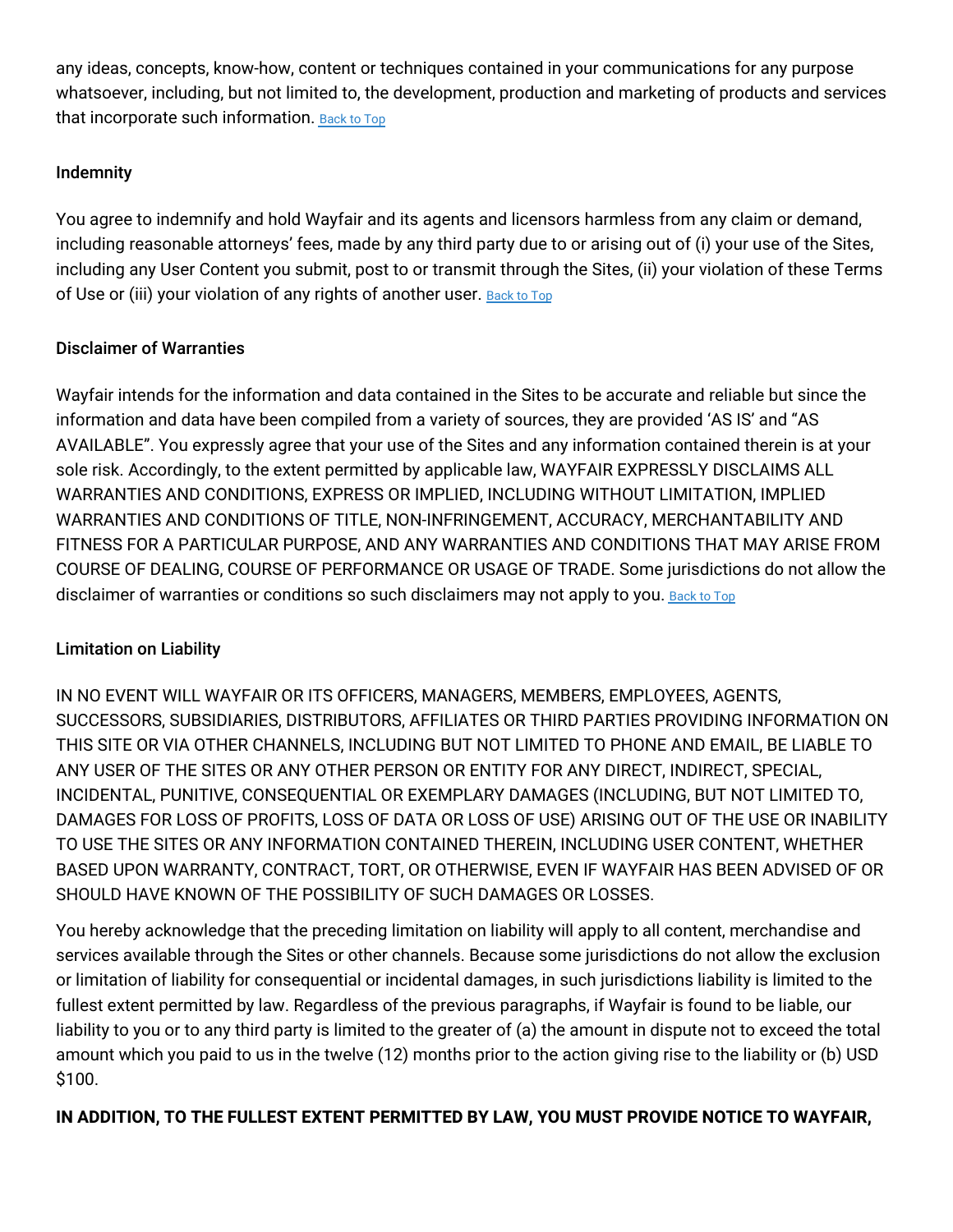# **PURSUANT TO THE PROCESS REFERENCED BELOW, OF ANY CLAIM WITHIN ONE YEAR OF ITS ACCRUAL OR YOUR CLAIM IS WAIVED AND TIME-BARRED.** [Back](#top) to Top

#### Legal Disputes

**PLEASE READ THIS SECTION CAREFULLY. EXCEPT AS THE TERMS OF USE OTHERWISE PROVIDE, YOU WAIVE YOUR RIGHTS TO TRY ANY CLAIM IN COURT BEFORE A JUDGE OR JURY AND TO BRING OR PARTICIPATE IN ANY CLASS, COLLECTIVE, OR OTHER REPRESENTATIVE ACTION. Other rights that you** would have if you went to court, such as access to discovery or appeals, also might be unavailable or limited **in arbitration.**

## Agreement to Binding Arbitration; Class Action Waiver

**Any dispute, claim or controversy (that is not resolved informally as set forth below) between you and Wayfair, its agents, employees, officers, directors, principals, successors, assigns, subsidiaries or affiliates** (collectively for purposes of this section, 'Wayfair') arising from or relating in any way to: (1) these Terms of **Use and their interpretation or the breach, termination or validity thereof, and the relationships which result** from these Terms of Use; (2) your use of any website owned or operated by Wayfair and its affiliated brands; or (3) any products or services sold or distributed by Wayfair and its affiliated brands or through any website **owned or operated by Wayfair and its affiliated brands (collectively, "Covered Disputes") will be resolved by binding arbitration, rather than in court. Covered Disputes shall be interpreted broadly.**

# Mandatory Informal Dispute Resolution

Wayfair values its customers and seeks to resolve disputes informally where possible. Before formally pursuing a Covered Dispute in arbitration, you agree to first send a detailed notice ("Notice") to Wayfair by email at [legal@wayfair.com.](mailto:legal@wayfair.com) If Wayfair has a dispute with you, Wayfair agrees to first send a detailed Notice to your e-mail address on file with us. Your Notice must contain all of the following information: (1) your full name; (2) your address, telephone number, and email address; (3) information sufficient for Wayfair to identify any transaction at issue (e.g., your order number, order confirmation communication, etc.); and (4) a detailed description of your dispute, the nature and basis of your claim(s), and the nature and basis of the relief you are seeking with a calculation for it. You must personally sign this Notice. Wayfair's Notice will likewise set forth (1) information sufficient for you to identify any transaction at issue and (2) a detailed description of our dispute, the nature and basis of our claim(s), and the nature and basis of the relief we are seeking with a calculation for it. You and Wayfair agree to negotiate in good faith about the dispute in an effort to swiftly resolve it to your satisfaction without the need for a formal proceeding. Should Wayfair request a telephone conference with you in an effort to resolve your dispute as part of this informal process, you agree to personally participate (with your counsel if you are represented). This process should result in resolution of the dispute, but if for some reason it is not resolved within 60 days after receipt of a fully completed Notice and the parties have not agreed to extend this time period, you or Wayfair may initiate an arbitration. Compliance with and completion of this mandatory informal dispute resolution process is a condition precedent to filing any demand for arbitration. The statute of limitations and any filing fee deadlines shall be tolled while the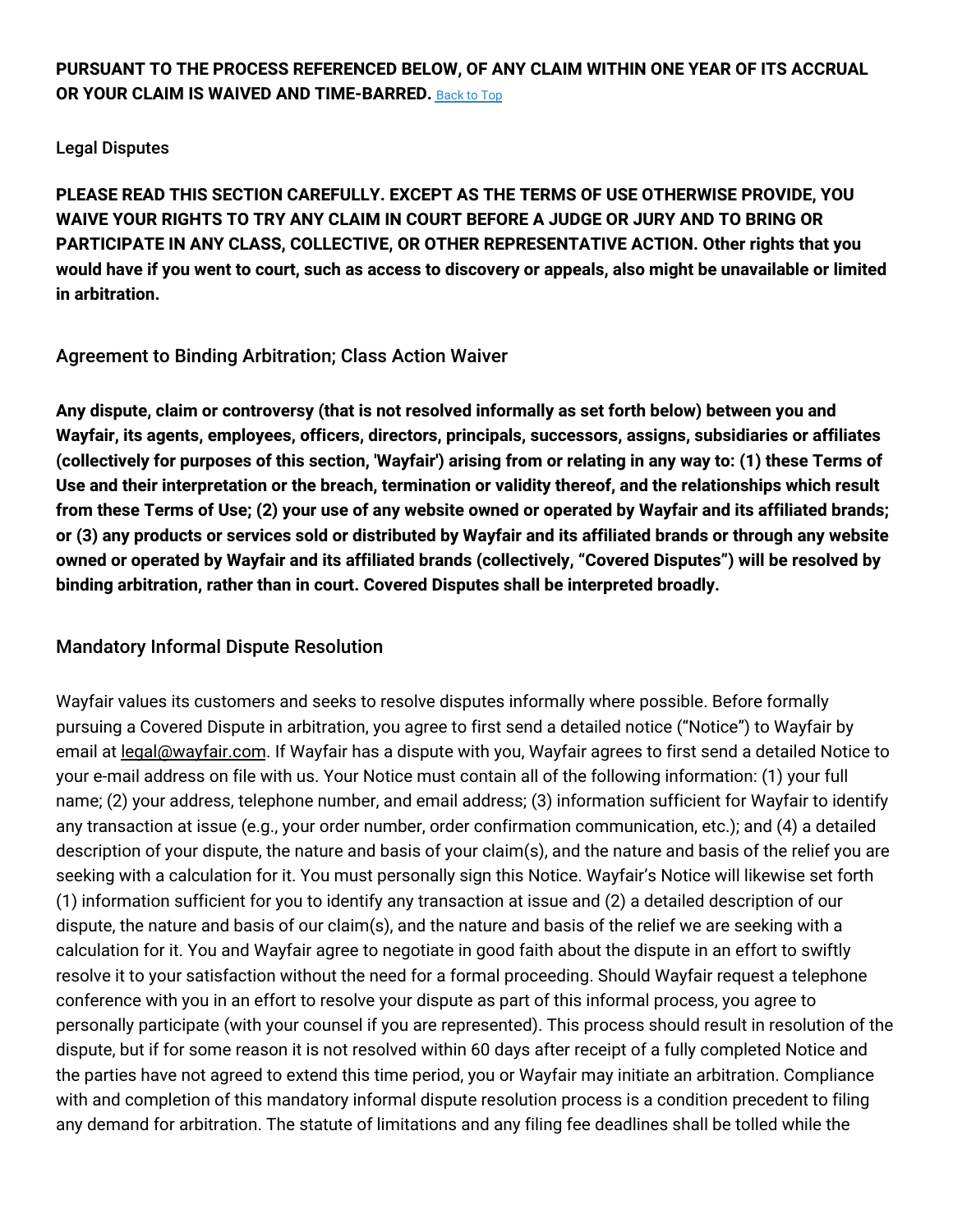parties engage in this process. Unless prohibited by applicable law, the arbitration administrator shall not accept or administer any demand for arbitration unless the claimant has certified in writing that they have fully complied with this process. This certification shall be personally signed by you or Wayfair. A court shall have the authority to enjoin the filing or prosecution of arbitrations without first providing a fully completed Notice and participating in good faith in this informal dispute resolution process.

# Initiating Arbitration and Arbitration Rules

Any arbitration between you and Wayfair shall be administered by National Arbitration and Mediation ("NAM") in accordance with NAM's operative Comprehensive Dispute Resolution Rules and Procedures (the "NAM Rules") in effect at the time any demand for arbitration is filed with NAM, as modified by this Legal Disputes Section. For a copy of the NAM Rules, please visit https://www.namadr.com/resources/rules-fees-forms or contact NAM at NAM's National Processing Center at 990 Stewart Avenue, 1st Floor, Garden City, NY 11530 and email address commercial@namadr.com. If NAM is unavailable or unwilling to administer the proceeding under the Legal Disputes Section as written, the parties agree that the arbitration shall be administered by the American Arbitration Association ("AAA") pursuant to the AAA Consumer Arbitration Rules and the Consumer Due Process Protocol (collectively, "AAA Rules") in effect at the time any demand for arbitration is filed with AAA, as modified by this Legal Disputes Section. If the AAA is unavailable or unwilling to apply this Legal Disputes Section as written, the parties shall mutually agree on an alternative administrator that will administer the proceeding under the Legal Disputes Section as written. If the parties are unable to agree, they will petition a court of competent jurisdiction to appoint an arbitration administrator that will do so. Any arbitration will be held before a single neutral arbitrator.

To begin an arbitration proceeding, you must send the demand for arbitration or arbitration notice form made available from the arbitration administrator and supplement that form with a detailed description of your claim, including with the information required for your Notice and the accompanying signed certification of compliance with the informal process referenced above (collectively referred to as "demand for arbitration"), to NAM (or to AAA if it is the administrator as set forth above). You must personally sign your demand for arbitration. You agree to also send Wayfair a copy of your demand for arbitration at [legal@wayfair.com..](mailto:legal@wayfair.com) If Wayfair initiates arbitration, we will send a copy of our demand for arbitration to your email address on file with us.

You may choose to have the arbitration conducted by telephone, virtually, based on written submissions, or in person in the county where you live or at another location reasonably convenient for you, or at a mutually agreed-upon location. Wayfair reserves the right to request an in-person or videoconference hearing at any point within 14 days after its deadline to file any answer. After that time, Wayfair retains the right to request an in-person or virtual hearing from the arbitrator, which the arbitrator may elect to require along with your participation (with your counsel if you are represented). Should a hearing take place in person, it shall take place consistent with the geographic parameters set forth above.

# Arbitration Fees

Payment of all filing, administration and arbitrator fees will be governed by the NAM Rules (or the AAA Rules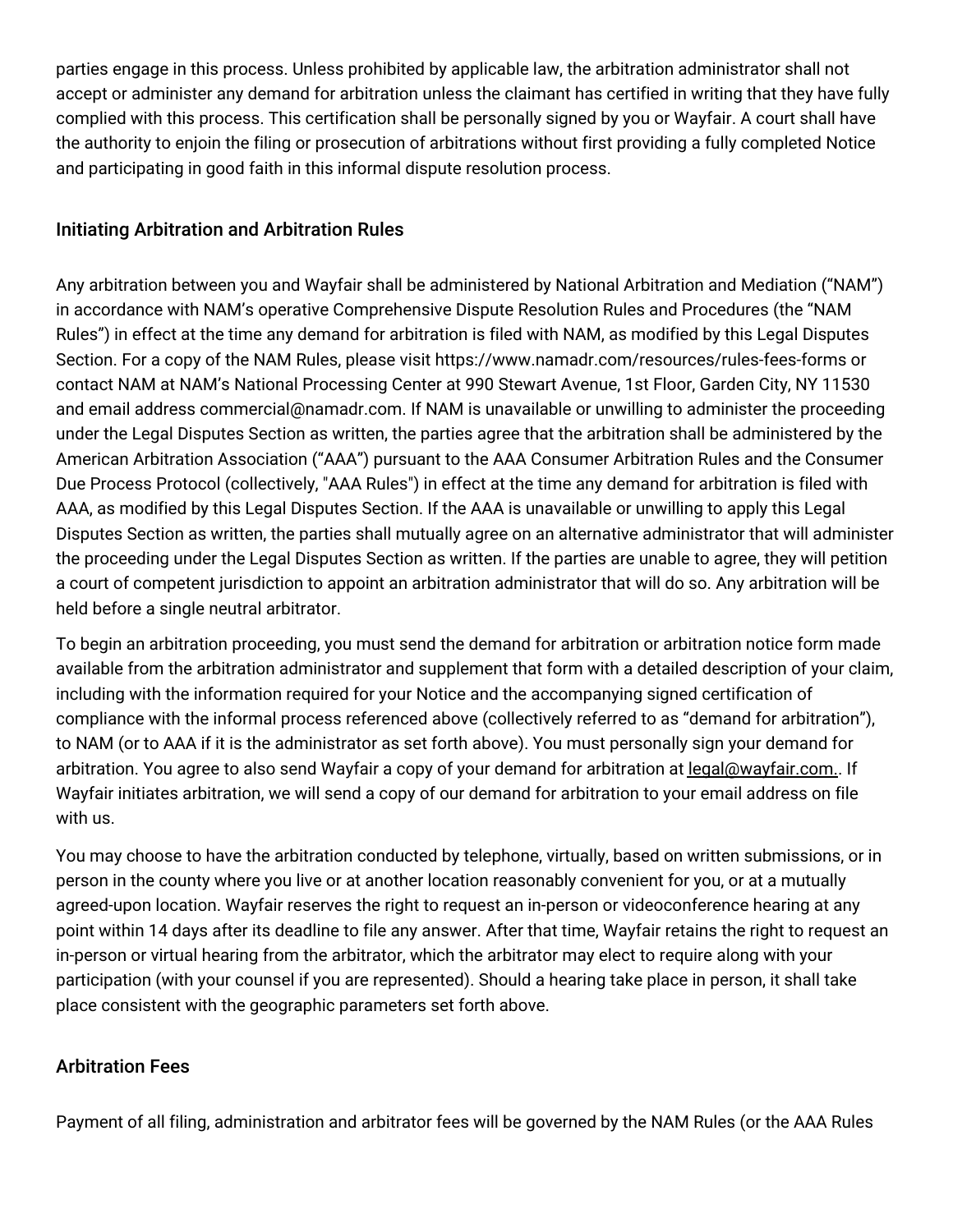should AAA be the designated administrator as set forth above). Upon a showing of financial hardship, Wayfair will consider your request to promptly reimburse your portion of the arbitration fees provided for in the NAM (or AAA) Rules.

# Arbitration Authority

# The arbitrator has the sole authority to and shall address all claims or arguments by both parties concerning **the formation, legality, and enforceability of this arbitration clause, the scope of this clause, and the arbitrability of any claim or issue arising between us.**

There is no judge or jury in arbitration, and court review of an arbitration award is limited. However, an arbitrator can award on an individual basis the same damages and relief as a court (including injunctive and declaratory relief or statutory damages) only in favor of the individual party seeking relief and only to the extent necessary to provide relief warranted by that party's individual claim. The arbitrator may not award relief for or against anyone who is not a party to the proceeding. The arbitrator is bound by and must follow the terms of these Terms of Use as a court would. Regardless of the manner in which the arbitration is conducted, the arbitrator shall issue a reasoned written decision sufficient to address the essential findings and conclusions of law on which the award is based. The arbitration award shall be binding only between you and Wayfair and shall have no preclusive effect in any other arbitration or proceeding involving a different party, provided that the arbitrator may consider rulings in other arbitrations involving different individuals. The arbitrator may award fees and costs as provided by the NAM Rules (or the AAA Rules if AAA is the designated administrator as set forth above) or to the extent such fees and costs could be awarded in court or if the arbitrator determines that a claim, proceeding, or defense was frivolous or brought for harassment, for an improper purpose, or in bad faith. The arbitrator shall apply the provisions of Federal Rule of Civil Procedure 68 after entry of the award.

# Sole Exceptions to Arbitration

Notwithstanding the foregoing, in lieu of arbitration: (1) either you or Wayfair may elect to have an individual claim heard in small claims court consistent with any applicable jurisdictional and monetary limits that may apply, provided that it is brought and maintained as an individual claim and is not appealed or removed to any court of general jurisdiction; and (2) you agree that you or Wayfair may bring suit in court to enjoin infringement or other misuse of intellectual property rights.

# Jury Trial and Class Action Waiver

Except as the Terms of Use otherwise provide and to the fullest extent permitted by law, you and Wayfair acknowledge and agree that you are each waiving the right to a trial by jury and to the litigation of disputes in **state or federal courts of general jurisdiction. The parties further agree that any arbitration shall be conducted in their individual capacities only and not as a class action/class arbitration or other** representative action, and the parties expressly waive their right to file a class action or seek relief on a **class basis. You and Wayfair may not be plaintiffs or class members in any purported class, collective,**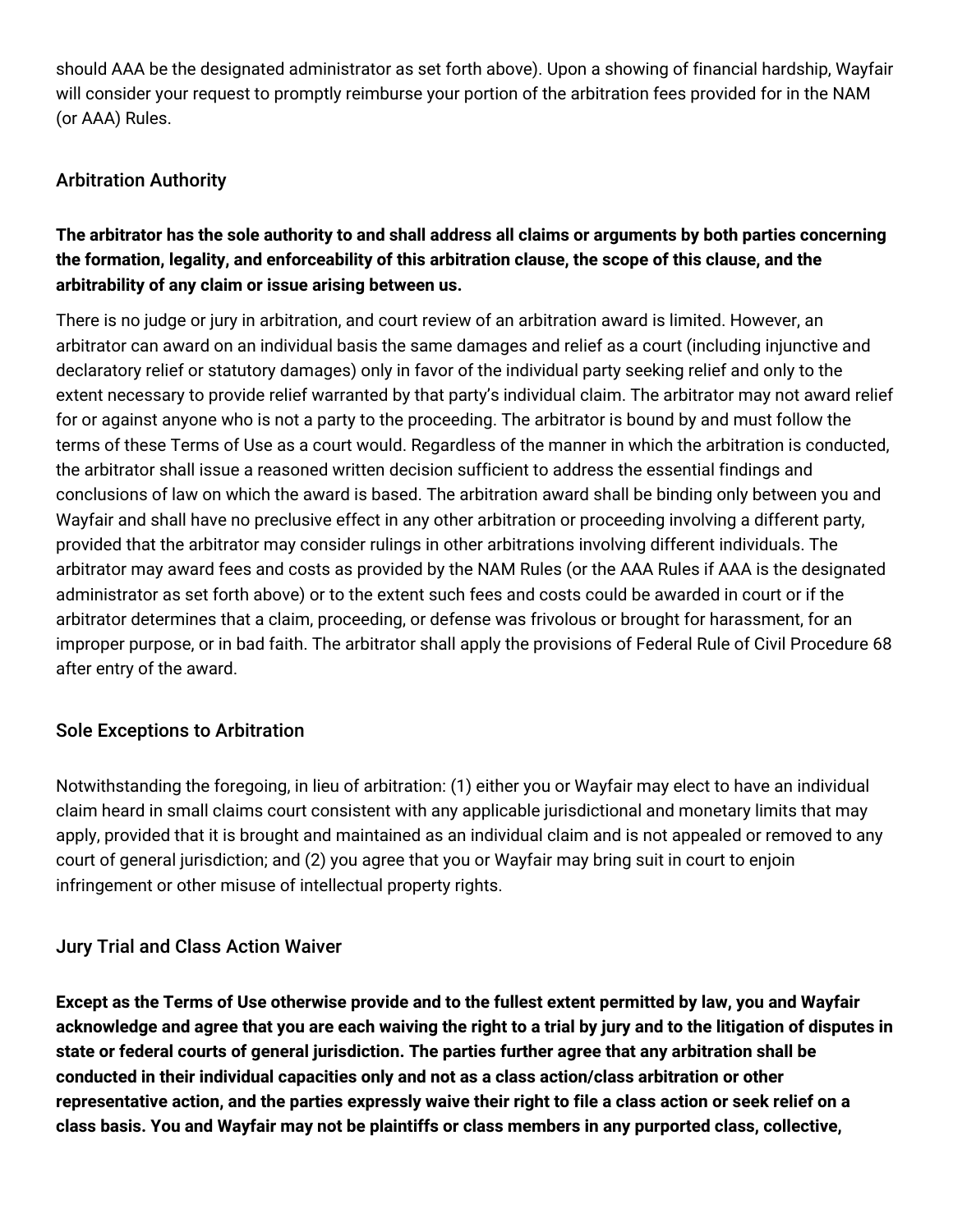**private attorney general, or representative proceeding, or otherwise make or proceed with any claim on a** collective or consolidated basis, and may each bring claims against the other only in your or its individual **capacity. As referenced above, the arbitrator may award declaratory or injunctive relief only on an individual** basis and only to the extent necessary to provide relief warranted by the individual claim. If a court determines that this class action waiver is not enforceable as to a particular claim or request for relief and all appeals from that decision have been exhausted (or the decision is otherwise final), then the parties agree that that particular claim or request for relief shall proceed in court but shall be stayed pending arbitration of **the remaining claims.**

## Special Additional Procedures for Mass Arbitration

If 25 or more individuals seek to initiate arbitrations with Wayfair raising similar claims, and counsel for the individuals bringing the claims are the same or coordinated or the claims are otherwise coordinated ("Mass Claims"), you and Wayfair agree that these additional procedures shall apply, along with the applicable NAM Rules (or the applicable AAA Rules if AAA is the administrator as set forth above). You understand and agree that if you choose to initiate your claim as part of Mass Claims, the adjudication of your claim might be delayed. Counsel for the individuals and counsel for Wayfair shall each select 15 cases (per side) to be filed in and proceed in arbitration in bellwether proceedings to be resolved individually. Each case shall be assigned to a separate and different arbitrator. In the meantime, no other cases may be filed or deemed filed in arbitration, and the arbitration administrator shall not accept or administer arbitrations commenced in violation of these procedures. If the parties are unable to resolve the remaining cases after the conclusion of the first stage of bellwether proceedings, each side may select another 15 cases (per side) to be filed in and proceed in arbitration in a second set of bellwether proceedings to be resolved individually. Each case shall be assigned to a separate and different arbitrator. This process shall continue consistent with this staged process of administering and moving forward a maximum of 30 individual arbitration proceedings at a time until the parties are able to resolve all of the Mass Claims, either through settlement or arbitration. If these additional mass arbitration procedures apply to your claim, any applicable statute of limitations shall be tolled from the time the first cases are selected for a bellwether proceeding until your claim is selected for a bellwether proceeding, withdrawn, or otherwise resolved. A court shall have the authority to enforce these mass arbitration procedures and, if necessary, to enjoin the filing or prosecution of arbitrations.

## Governing Law

You and Wayfair agree that any claim between us involves commerce under, and is governed exclusively by, the Federal Arbitration Act ("FAA") and federal law, and not by any state or local laws, or the laws of other countries, concerning or purporting to place limits on the availability or scope of arbitration or in any way imposing requirements beyond or inconsistent with those set forth in the FAA. Where otherwise applicable, the laws of the Commonwealth of Massachusetts apply. Should any action proceed in court (other than in small claims court), you consent to the exclusive jurisdiction of the federal and state courts of the Commonwealth of Massachusetts.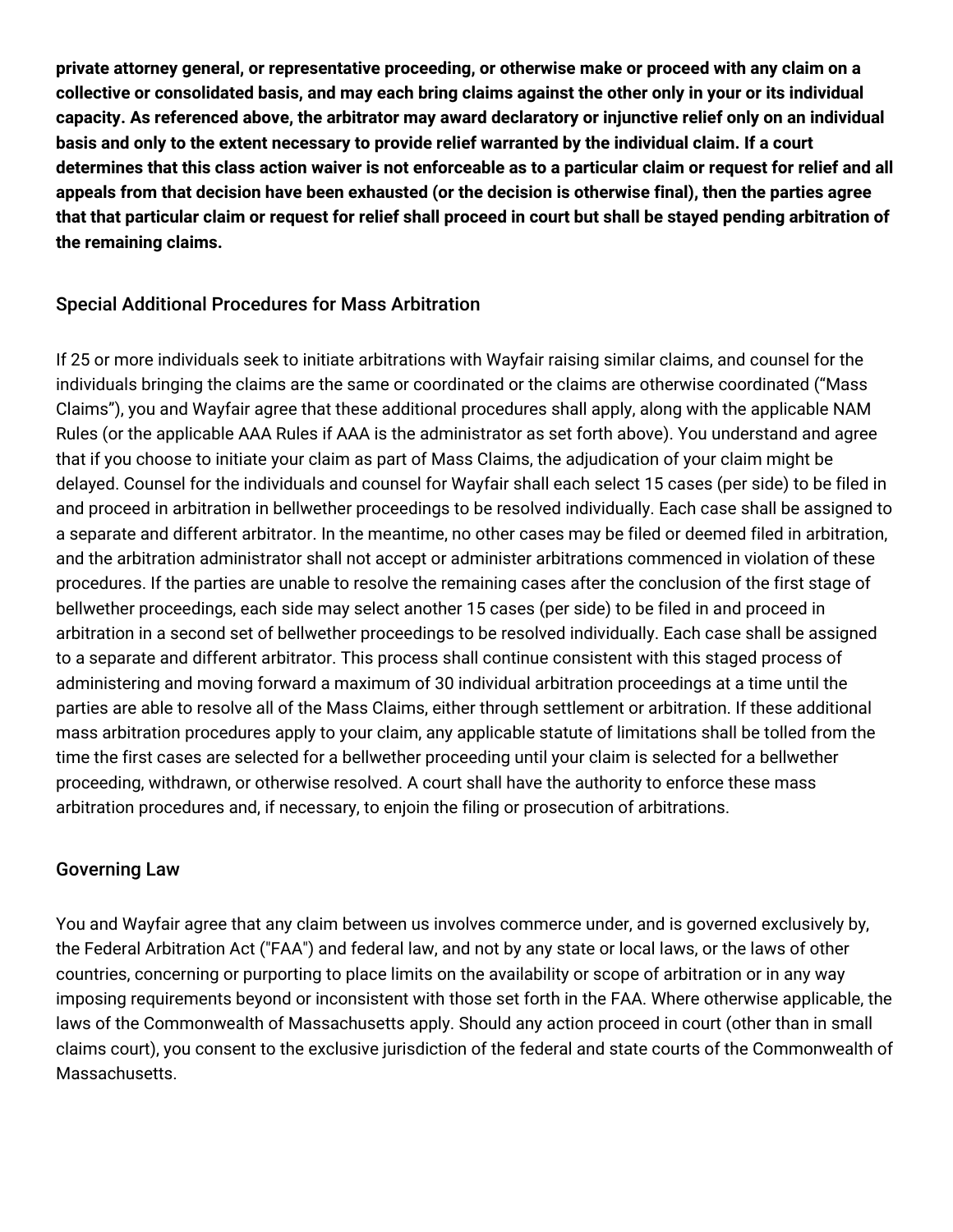## **Other**

To the extent that any other provision of the Terms of Use is found to be inconsistent with rights, duties, and requirements of this arbitration agreement, or where the application of such a provision would change or render unenforceable any part of this arbitration agreement, such provision shall be null and void and the terms of this arbitration agreement shall control. [Back](#top) to Top

#### **Termination**

Your ability to access and use the Sites remains in effect until terminated in accordance with these Terms of Use. You agree that Wayfair, in its sole discretion, may terminate your account and your use of the Sites and may remove and delete your User Content if Wayfair believes that you have violated or acted inconsistently with these Terms of Use or for any other reason. Wayfair also may in its sole discretion and at any time discontinue providing the Sites, or any part thereof, with or without notice. You agree that any termination of your access to the Sites may be effected without prior notice and you acknowledge and agree that Wayfair may bar any further access to the Sites. Further, you agree that Wayfair will not be liable to you or any thirdparty for any termination of access to the Sites.

For instructions for deleting your account, please see the "Registering for the Service" section of our Privacy Policy.

The provisions of the Intellectual Property Rights, User-Generated Content, Acceptable Use Policy, Disclaimer of Warranties, Indemnity, Limitation of Liability, Legal Dispute sections, together with and any other rights and obligations which by their nature are reasonably intended to survive such termination, will survive any termination of these Terms of Use. [Back](#top) to Top

## Right to Access

YOU MUST BE AT LEAST AGE 13 TO USE THE SITES. By using the Sites, you affirm that you are over age 13. If you are under age 13, you may not access or use the Sites.

IF YOU ARE A PARENT OR GUARDIAN THAT PROVIDES CONSENT TO YOUR TEENAGER'S REGISTRATION WITH AND USE OF THE SITES, YOU AGREE TO BE BOUND BY THESE TERMS IN RESPECT OF SUCH TEENAGER'S USE OF THE SITES. [Back](#top) to Top

#### **Outages**

Wayfair periodically schedules system downtime for the Sites for maintenance and other purposes. Unplanned system outages also may occur. You agree that Wayfair has no responsibility and is not liable for: (a) the unavailability of any of the Sites; (b) any loss of data, information or materials caused by such system outages; (c) the resultant delay, mis-delivery or non-delivery of data, information or materials caused by such system outages; or (d) any outages caused by any third parties, including without limitation any companies or servers hosting any of the Sites, any Internet service providers or otherwise. [Back](#top) to Top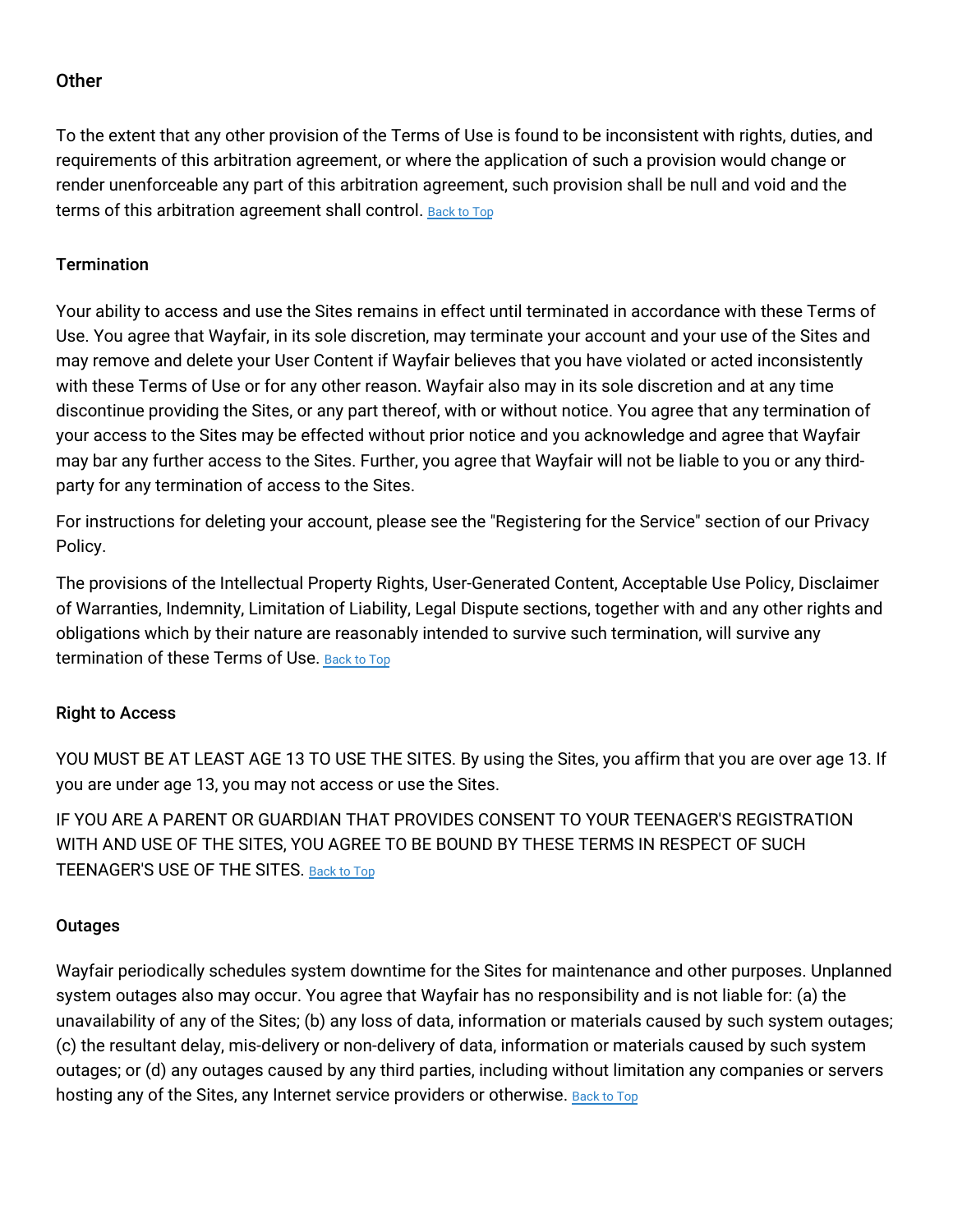#### Jurisdictional Issues

The Sites are operated by Wayfair from its offices in Boston, Massachusetts, USA. The Sites are intended for users who reside in the United States of America. Wayfair makes no representations or warranties that the Sites or any materials contained in them are valid, appropriate or available for use outside of the United States. If you access and use the Sites outside the United States, you do so at your own risk and are responsible for compliance with applicable local laws. Wayfair reserves the right to limit the availability of the Sites and/or the provision of any service, program or other product described thereon to any person, geographic area or jurisdiction, at any time and in our sole discretion. Any software on the Sites is subject to United States export controls and may not be downloaded or otherwise exported or re-exported: (a) into (or to a national or resident of) Cuba, Iraq, Libya, North Korea, Iran, Syria or any other country to which the United States has embargoed goods or which is subject to other applicable U.S. trade sanctions; or (b) to anyone on the U.S. Treasury Department's list of Specially Designated Nationals or the U.S. Commerce Department's Table of Deny Orders. By downloading or using any software from the Sites, you represent and warrant that you are not located in, under the control of, or a national or resident of any such country or on any such list. [Back](#top) to Top

#### General Information

No waiver of any provision or any breach of this Agreement will constitute a waiver of any other provisions or any other or further breach. In the event that any provision of this Agreement is determined to be illegal or unenforceable, the balance of the Agreement shall continue to be fully valid, binding, and enforceable. These Terms of Use set forth the entire Agreement between you and Wayfair with respect to use of the Sites and supersede any prior agreements between you and Wayfair relating to such subject matter. The Terms are not assignable, transferable or sublicensable by you except with Wayfair's prior written consent. No waiver by either party of any breach or default hereunder will be deemed to be a waiver of any preceding or subsequent breach or default. No agency, partnership, joint venture, employee-employer or franchiser-franchisee relationship is intended or created by these Terms of Use. Any heading, caption or section title contained herein is inserted only as a matter of convenience and in no way defines or explains any section or provision hereof. Wayfair's performance of these Terms of Use is subject to existing laws and legal process, and nothing contained in these Terms of Use is in derogation of Wayfair's right to comply with governmental, court and law enforcement requests or requirements relating to your use of the Sites or information provided to or gathered by Wayfair with respect to such use. A printed version of these Terms of Use and of any notices given in electronic form will be admissible in judicial or administrative proceedings based upon or relating to these Terms of Use to the same extent and subject to the same conditions as other business documents and records originally generated and maintained in printed form. The parties agree that all correspondence relating to these Terms of Use must be written in the English language. [Back](#top) to Top

#### Violations

Please report any violations of these Terms of Use to the system administrator [here.](https://www.wayfair.com/contact_us) [Back](#top) to Top

#### Questions?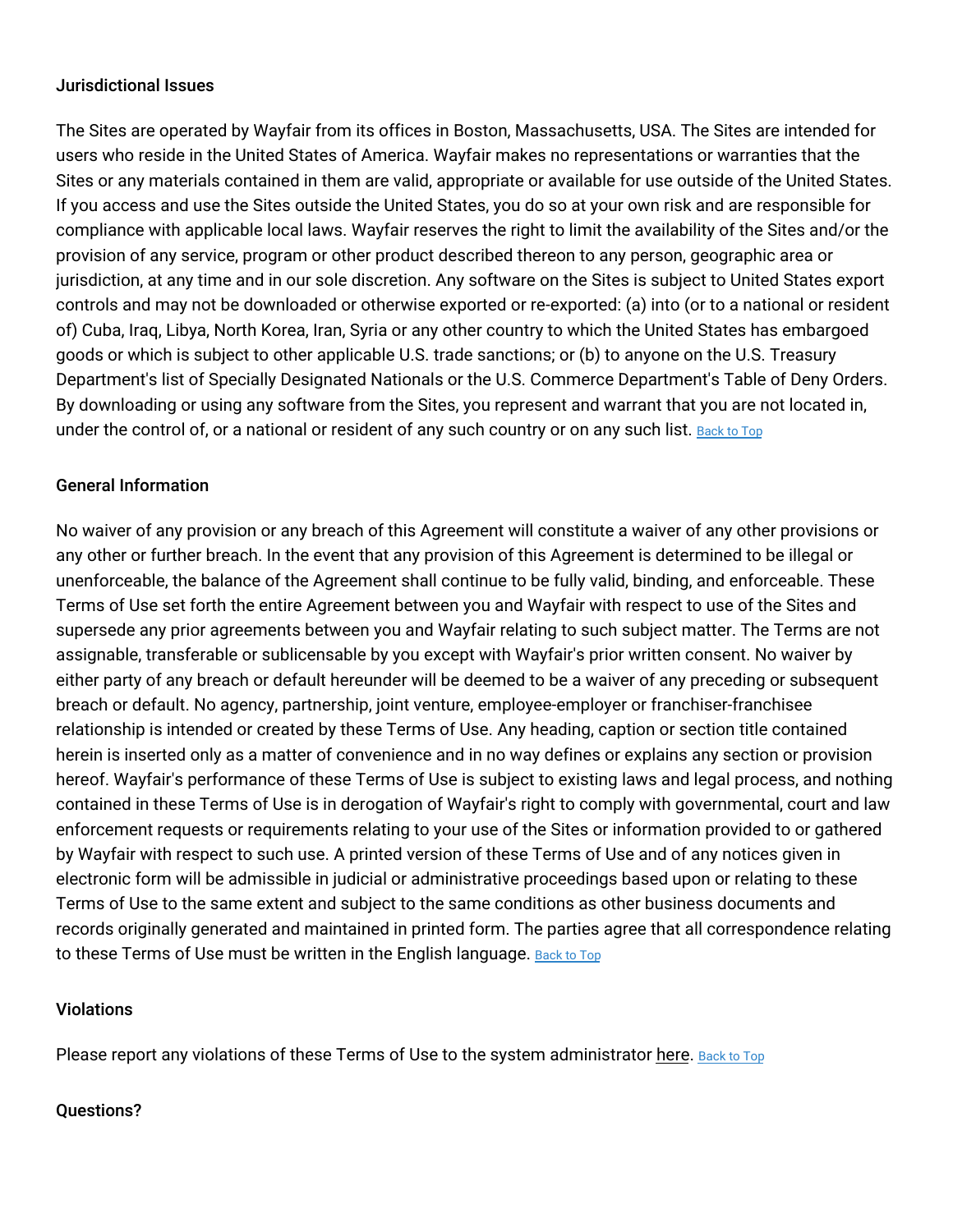If you have questions, comments or complaints about these Terms or the Sites, please contact us [here](https://www.wayfair.com/contact_us) (please reference "Questions about the Sites").

[Back](#top) to Top

# Wayfair's Copyright Policy

## Last Updated: May 17, 2018

This Copyright Policy describes Wayfair's policy of prohibiting any information or materials that violate another party's intellectual property rights from appearing on www.Wayfair.com, www.AllModern.com, www.JossandMain.com, www.BirchLane.com, www.Perigold.com and their related domains (collectively, the "**Site**").

The Digital Millennium Copyright Act of 1998 (the "**DMCA**") provides recourse for a copyright owner who believes that material appearing on the Internet infringes his, her or its rights under U.S. copyright law. Wayfair complies with the DMCA by responding to notices and counter-notices that meet the then-current DMCA requirements. Please visit <http://www.copyright.gov/> for details about current DMCA requirements.

## Notification of Alleged Copyright Infringement

If you believe in good faith that material appearing on the Site infringes your copyright, you (or your agent) may send Wayfair a written notification pursuant to the DMCA (a "**DMCA Notice**"). Your DMCA Notice should be sent to our Copyright Agent (identified below), contain all of the information listed below (and as further set forth in 17 U.S.C. § 512(c)(3)) and request that the material be removed or that access to it be blocked. Your DMCA Notice must contain:

- 1. Identification in sufficient detail of the copyrighted work that you claim has been infringed. If multiple copyrighted works on the Site are covered by a single notification, you may provide a representative list of such works on the Site; however, the representative list must still contain sufficient detail of the copyrighted works so that we can identify them;
- 2. Identification of the URL or other specific location on the Site that contains the material that you claim to be infringing your copyright. You must provide us with reasonably sufficient information to enable us to locate the alleged infringing material and comply with your request to remove or deny access to the material;
- 3. Your name, address, telephone number and email address (if available);
- 4. The electronic or physical signature of the owner of the copyright or a person authorized to act on the copyright owner's behalf;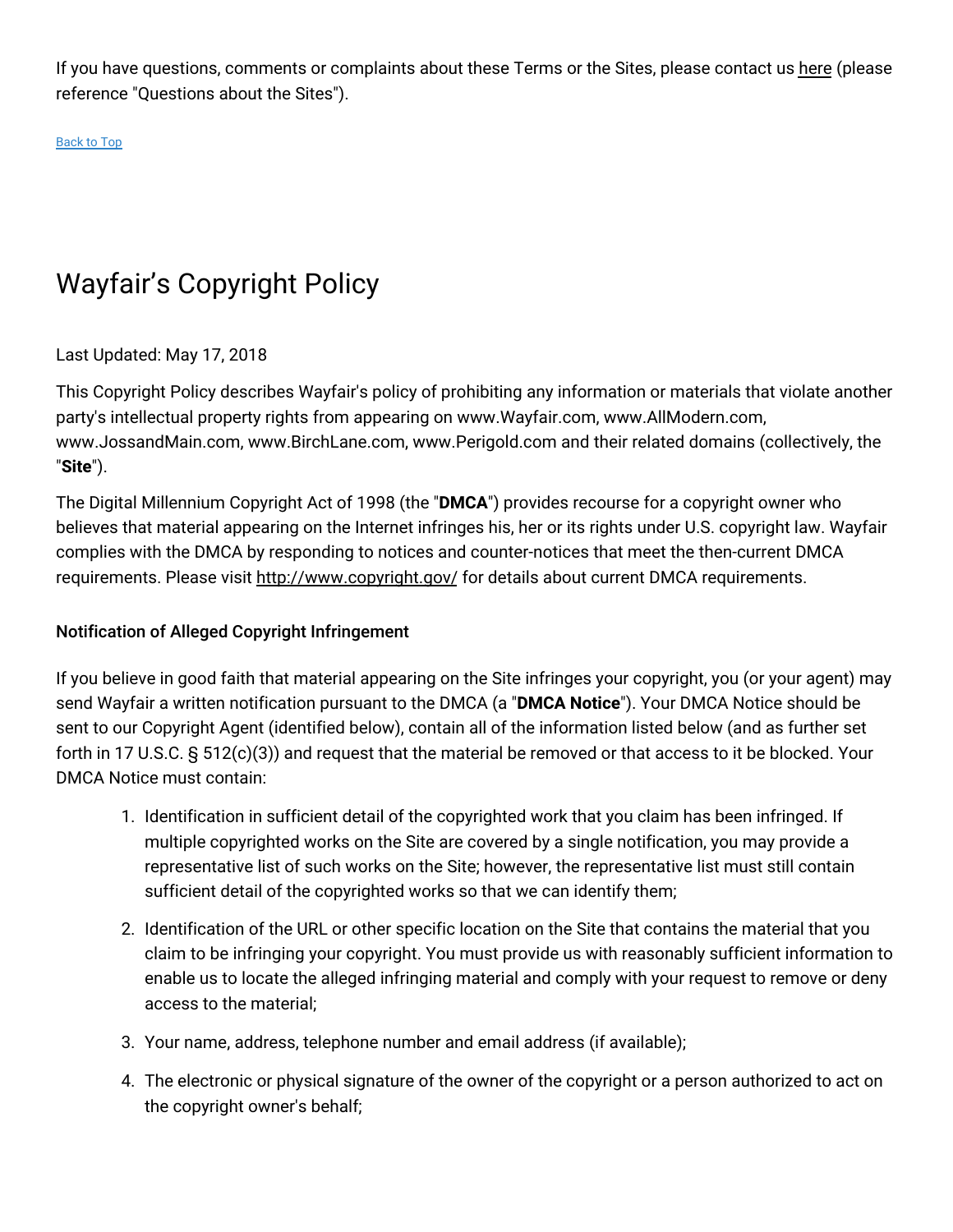- 5. A statement that you have a good faith belief that use of the material on the Site as you have described in the DMCA Notice is not authorized by the copyright owner or its agent or the law; and
- 6. A statement that you swear under penalty of perjury that the information contained in your notification is accurate and that you are the copyright owner or that you are authorized to act on behalf of the owner of an exclusive right that is allegedly infringed.

You must submit any notification of an alleged copyright infringement to Wayfair's Copyright Agent by mail or email as set forth below:

Wayfair Copyright Agent Attn: Legal 4 Copley Place, Floor 7 Boston, MA 02116 Email: [legal@wayfair.com](mailto:legal@wayfair.com) (please reference "Wayfair DMCA Notice")

If you fail to comply with all of the above requirements, your DMCA Notice will not be valid. Please note that you may be liable for damages, including court costs and attorneys' fees, if you materially misrepresent that materials on the Site are infringing a copyright. [Back](#top) to Top

## Counter Notification

If you believe in good faith that your own copyrighted material has been removed from the Site as a result of mistake or misidentification, you may submit a written counter notification letter to Wayfair's Copyright Agent pursuant to Sections 512(g)(2) and (3) of the DMCA. To be an effective counter notification under the DMCA, your written correspondence must include substantially the following:

- 1. Identification of the material that has been removed or disabled and the location at which the material appeared before it was removed or disabled;
- 2. A statement that you consent to the jurisdiction of the Federal District Court in which your address is located or in Boston, Massachusetts if your address is outside the United States;
- 3. A statement that you will accept service of process from the party that filed the notification of alleged copyright infringement or the party's agent;
- 4. Your name, address and telephone number;
- 5. A statement that you swear under penalty of perjury that you have a good faith belief that the material in question was removed or disabled as a result of mistake or misidentification of the material to be removed or disabled, or that the material identified by the complaining party has been removed or disabled at the URL or web location and will no longer be shown or accessible; and
- 6. Your physical or electronic signature.

You may submit your counter notification to Wayfair's Copyright Agent by mail or email as set forth below: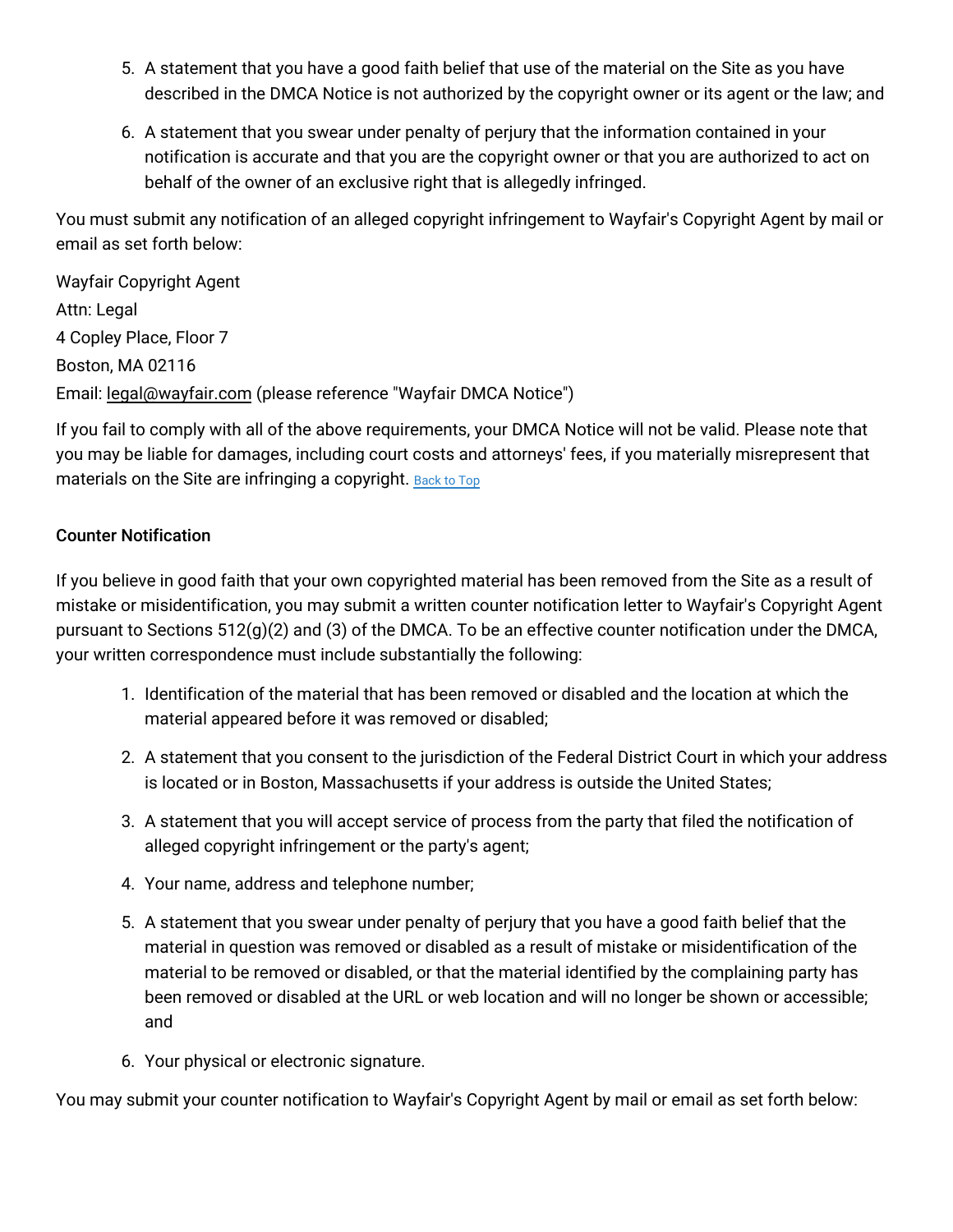Wayfair Copyright Agent Attn: Legal 4 Copley Place, Floor 7 Boston, MA 02116 Email: [legal@wayfair.com](mailto:legal@wayfair.com) (please reference "Wayfair DMCA Notice")

Upon receipt of a counter notice, Wayfair's Copyright Agent may send a copy of it to the original complaining party informing that party that Wayfair may replace the removed content or cease disabling it. Unless the copyright owner files an action seeking a court order against Wayfair, the removed content may be replaced or access to it restored by Wayfair.

You acknowledge that if you fail to comply with all of the above requirements, your DMCA counter notification will not be valid. Please note that if you materially misrepresent that the disabled or removed content was removed by mistake or misidentification, you may be liable for damages, including costs and attorneys' fees.

[Back](#top) to Top

# Wayfair Professional Program Terms

## Last Updated: August 22, 2018

The Wayfair Professional Program (the **"Wayfair Professional Program"**) is exclusively for users of the Sites who have enrolled in the Wayfair Professional Program in accordance with the terms hereof (**"Program Members"**). The Wayfair Professional Program is designed to provide Program Members with additional benefits and exclusive services.

The terms and conditions applicable to the Wayfair Professional Program (the **"Wayfair Professional Program Terms"**) are as set forth herein. Wayfair reserves the right, at any time and in its sole discretion, to change the Wayfair Professional Program Terms. When we post material modifications to the Wayfair Professional Program Terms, we will revise the "Last Updated" date at the top of this section. Your use of the Wayfair Professional Program after the posting of any update to the Wayfair Professional Program Terms constitutes your agreement to be bound by such Wayfair Professional Program Terms, as revised. We encourage you to periodically review this section for the latest Wayfair Professional Program Terms. If you object to any update to the Wayfair Professional Program Terms, your sole recourse is to stop using the Wayfair Professional Program. Use of the Sites in connection with the Wayfair Professional Program is subject to Wayfair's Terms of Use, including, for example, the provisions applicable to [User-Generated](#usercontent) Content.

Users of the Sites may enroll in the Wayfair Professional Program [here.](https://www.wayfair.com/v/business_account/application/pico?) The Program Member shall be the business entity itself, and each User who enrolls a business entity in the Wayfair Professional Program must be authorized to do so on behalf of such entity. Program Members may have multiple authorized user accounts. Each Program Member acknowledges and agrees that each authorized user account shall have access to all information related to such Program Member's account and that Wayfair shall have no liability in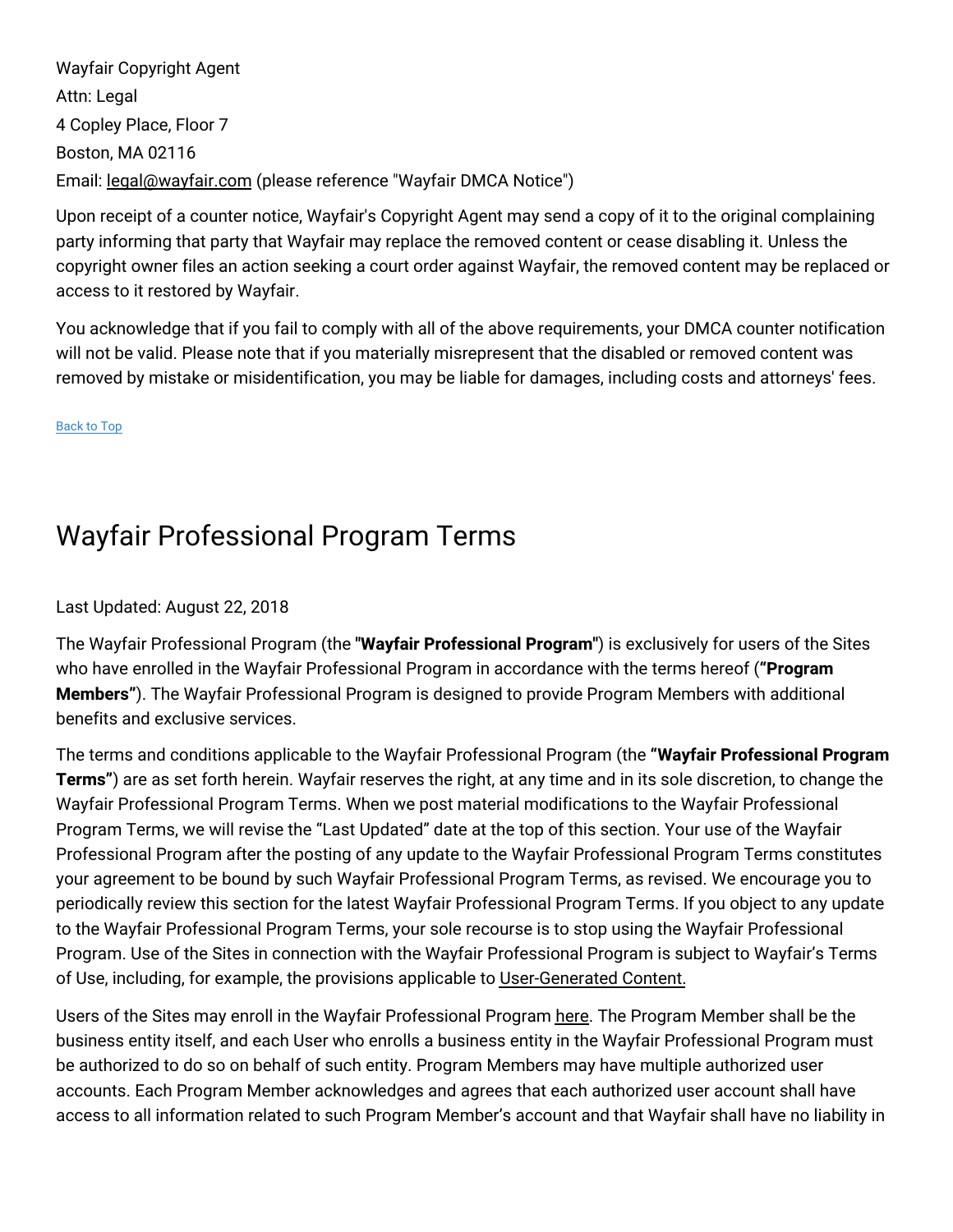connection therewith.

Program Members can make account changes by calling (844) 403-5086. Wayfair, in its sole discretion, may cancel a Program Member's account at any time, with immediate effect and without notice, for any reason (including, without limitation, if Wayfair believes such Program Member has violated these Wayfair Professional Program Terms or Wayfair's Terms of Use). The services and benefits provided through the Wayfair Professional Program are the sole property of Wayfair and are not the property of any Program Member. Upon any cancellation or termination of any Program Member's account, all services and benefits will be forfeited, and the applicable Program Member will no longer be able to participate in the Wayfair Professional Program unless, in the case of a voluntary account cancellation by a Program Member, such Program Member subsequently re-enrolls in the Wayfair Professional Program. Wayfair may terminate the Wayfair Professional Program at any time and for any reason.

[Back](#top) to Top

# Home Services

#### Last Updated: April 9, 2020

Assembly, installation, and professional services you purchase through the Sites are referred to herein as "**Home Services**" Home Services are provided by independent third-party service providers ("**Pros**"). The Pros are independent contractors and not employees of Wayfair. Wayfair does not provide the Home Services itself. Wayfair sometimes arranges for the provision of Home Services with Pros directly, and sometimes through other parties that contract with Pros ("**Partners**"), such as Handy and Go Configure. Wayfair may refer customer service requests regarding Home Services to the Partners. Wayfair makes no guarantee that it will be able to match you with a Pro. Scheduled Home Services dates and times are subject to change. Home Services will be performed in a good and workmanlike manner.

EXCEPT AS EXPRESSLY PROVIDED HEREIN, WAYFAIR MAKES NO REPRESENTATIONS OR WARRANTIES OF ANY KIND, EXPRESS OR IMPLIED, WITH RESPECT TO THE HOME SERVICES OR THE PROS. YOU AGREE THAT ALL HOME SERVICES ARE PROVIDED TO YOU ON AN "AS-IS" AND "AS AVAILABLE" BASIS. IN ADDITION TO THE LIMITATIONS OF LIABILITY SET FORTH ABOVE, YOU AGREE THAT WAYFAIR SHALL HAVE NO LIABILITY IN CONNECTION WITH THE HOME SERVICES, THAT WAYFAIR IS NOT RESPONSIBLE OR LIABLE FOR THE CONDUCT OF ANY PRO, AND THAT WAYFAIR WILL NOT BE LIABLE FOR ANY CLAIM, INJURY, DAMAGES, OR LOSSES OF ANY KIND ARISING FROM OR IN CONNECTION WITH THE HOME SERVICES.

Wayfair arranges for background checks on the Pros through third-party background check providers, or obtains contractual guarantees from Partners that Pros have been background checked. Regardless, you should exercise caution and common sense when interacting with Pros to protect your personal safety and property, just as you would when interacting with any person you do not know. You are responsible for verifying the identity of the Pro upon arrival. You are responsible for ensuring that the location where the Home Services are to be performed is safe and secure and that the Pro has free and clear access to such location.

You must be 18 years of age or older to purchase Home Services. You acknowledge and agree that you are solely responsible for your decisions relating to the Home Services. Either you or someone else 18 years of age or older authorized by you must be present at all times during the performance of the Home Services. You are responsible for inspecting the Home Services and signing any relevant forms. If you are not present during performance, the adult present must be authorized by you to inspect the Home Services and sign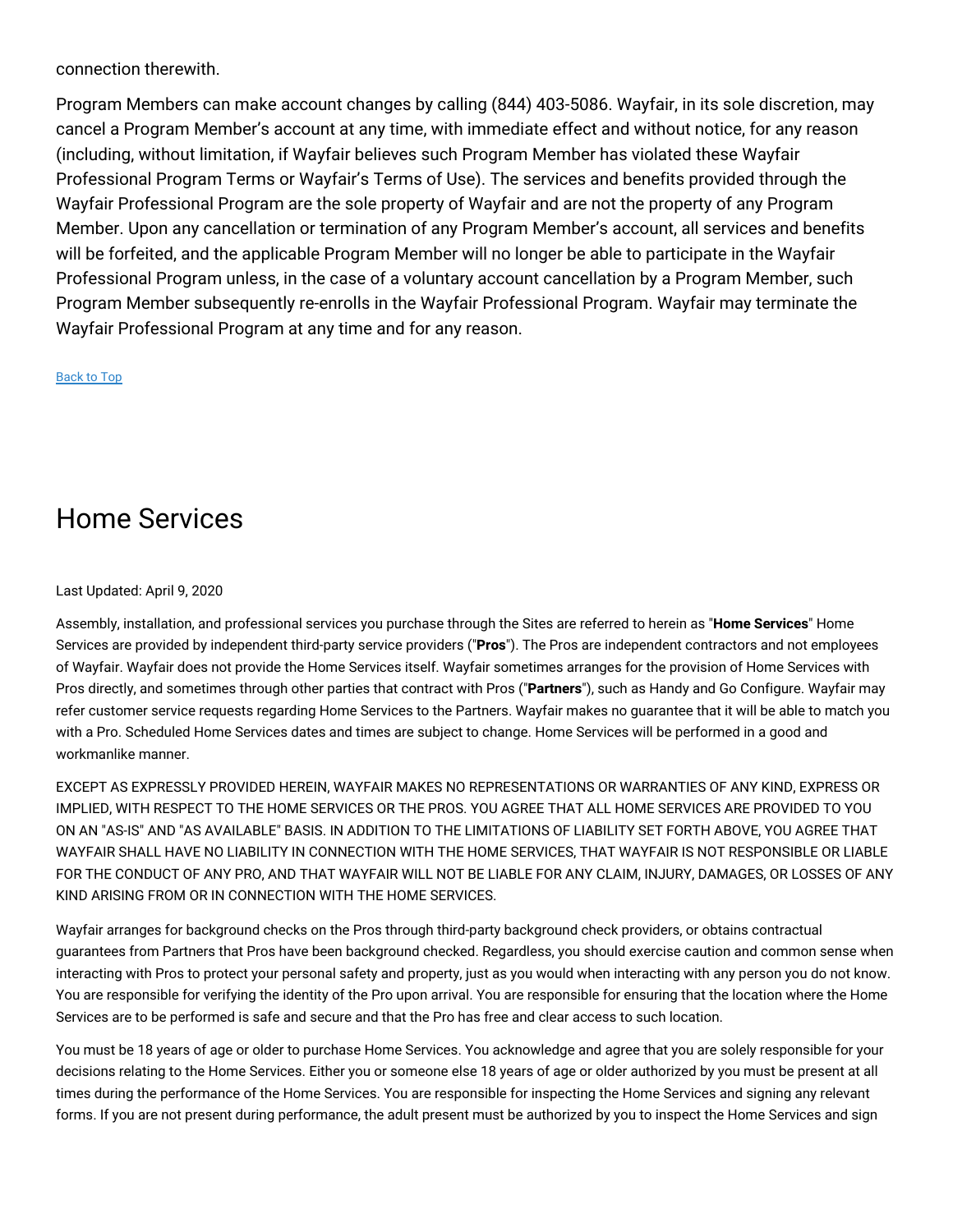any required forms on your behalf. You agree that products assembled, installed or otherwise worked on or with by Pros (collectively, "**Products**") are for home use only and not for commercial applications or use. You are responsible for designating the location where Pros assemble, install, and otherwise work on or with the Products. Wayfair, the Partners, and the Pros make no recommendation, representation, or warranty regarding the use or location of the Products, including the surface on which they are installed. You have not relied on any statement made by any of the foregoing parties in determining the use or location of the Products. You are responsible for obtaining any required approvals, permissions, permits, and variances necessary related to the Home Services. You assume all risk, including any risk of relocation or removal, arising from the use or location of the Products. You will follow all instructions and warnings relating to the Products and will ensure that all persons who use the Products do the same.

You shall indemnify, defend, and hold harmless Wayfair, the Partners, and the Pros, and each of their owners, affiliates, parents, subsidiaries, successors, assigns, officers, directors, agents, employees, attorneys, insurers, and representatives (each an "**Indemnified Party**") from and against any and all claims, demands, causes of action, proceedings, losses, injury, damages, expenses, fines, penalties, and costs arising from or in connection with (i) the use and/or location of the Products; and (ii) your breach or violation of this Home Services Section. You hereby waive, release, covenant not to sue, and forever discharge each Indemnified Party from any and all debts, demands, actions, causes of action, suits, covenants, contracts, agreements, promises, torts, damages, claims, demands, losses, and liabilities whatsoever of any name and nature, both in law and in equity, which you now have, ever had, or may in the future have against any Indemnified Party arising from or in connection with (i) the use and/or location of the Products; and (ii) your breach or violation of, or failure to abide by, this Home Services Section.

[Back](#top) to Top

# Wayfair Rewards Program Terms

The Wayfair Rewards Program (the "**Rewards Program**") is exclusively for users of the Sites who have registered for the Rewards Program in accordance with the directions set forth below and on the Sites. Rewards Dollars may be applied to future purchases at the Sites in accordance with the terms set forth below and our Terms of Use. Please click [here](#wfus-creditcard) for the Program Terms for the Wayfair Card Benefits Program (the "Program Terms"), as may be in effect from time to time and which are incorporated herein by reference. Enrollment in the Rewards Program is automatic with registration at any of the Sites.

#### Participating Sites

- Wayfair.com
- AllModern.com
- BirchLane.com
- JossandMain.com
- Perigold.com (currently participating in the Wayfair Card Benefits Program and Product Review Program, but not the Referral Program)

#### Membership Benefits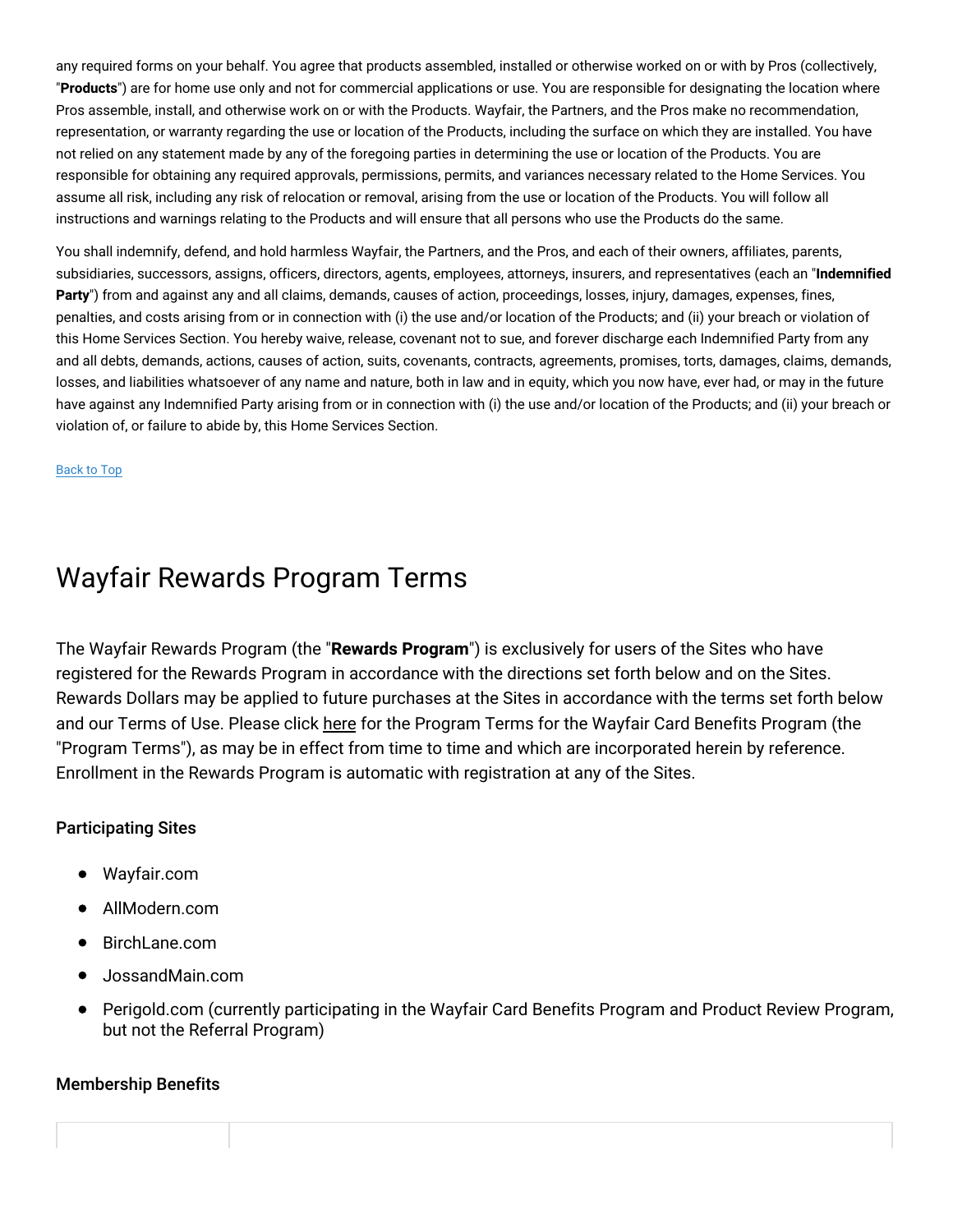|                                  | <b>Rewards</b>                                                                                                                            |
|----------------------------------|-------------------------------------------------------------------------------------------------------------------------------------------|
| <b>Rewards Dollars</b><br>Earned | Members may earn specified "Rewards Dollars" from<br>a. Wayfair Card Benefits Program<br>b. Referral Program<br>c. Product Review Program |
| <b>Redemption Period</b>         | Three months from the date on which Rewards-eligible purchase is made                                                                     |
| Membership Fee                   | None                                                                                                                                      |

## Wayfair Card Benefits Program

The Wayfair Card Benefits Program is designed to reward customers for making purchases on their Wayfair Card. Refer to the Program Terms for eligibility requirements for the Wayfair Card Benefits Program and for other applicable terms. Terms used but not defined herein will have the meaning ascribed to such terms in the Program Terms.

Eligible Wayfair Card cardholders have the ability to earn Points on Net New Purchases made on the Wayfair Card that can be redeemed for Rewards Dollars later. Certain products may be ineligible for earning points.

"Net New Purchases" means purchases of goods and/or services at the Sites made by you or any Authorized User on your Account minus any returns, refunds, discounts by using Rewards Dollars, credit adjustments, or promotions, rounded to the nearest dollar. Points awarded for purchases that are returned or refunded or otherwise adjusted will be deducted from your Point total. Such deductions may result in a negative Points balance, in which case, any Points you earn will be applied to reduce that balance and you will not be able to redeem Points until you again have a positive balance. Points will not be awarded for the Rewards Dollars you redeem.

Wayfair reserves the right to increase or decrease the amount of Points earned on Net New Purchases at any time. We may from time to time make special offers for you to earn additional Points on specific purchases. The terms and conditions for such special offers (such as which purchases qualify and the number of additional Points you may earn) will be disclosed at the time of offer. Please check those terms and conditions carefully, as there may be important conditions or limitations (such as blackout periods, point limitations or exclusions). Availability of any special offer is subject to change without notice. Please refer to Program Terms for more information on earning points, and redeeming points for Rewards Dollars.

You are currently eligible to redeem \$6 in Rewards Dollars at checkout for every 200 Points you have accumulated. Wayfair reserves the right to increase or decrease the number of Points required to redeem Rewards Dollars. In addition, these amounts may vary by customer or by promotion. Currently, a minimum of 200 or more Points will be required to redeem for Rewards Dollars at checkout. You may redeem your points for the maximum amount of Rewards Dollars for which you are eligible that are of equal or lesser value to the total cost of product and shipping at the time of purchase. To redeem points, select "Redeem" under "Wayfair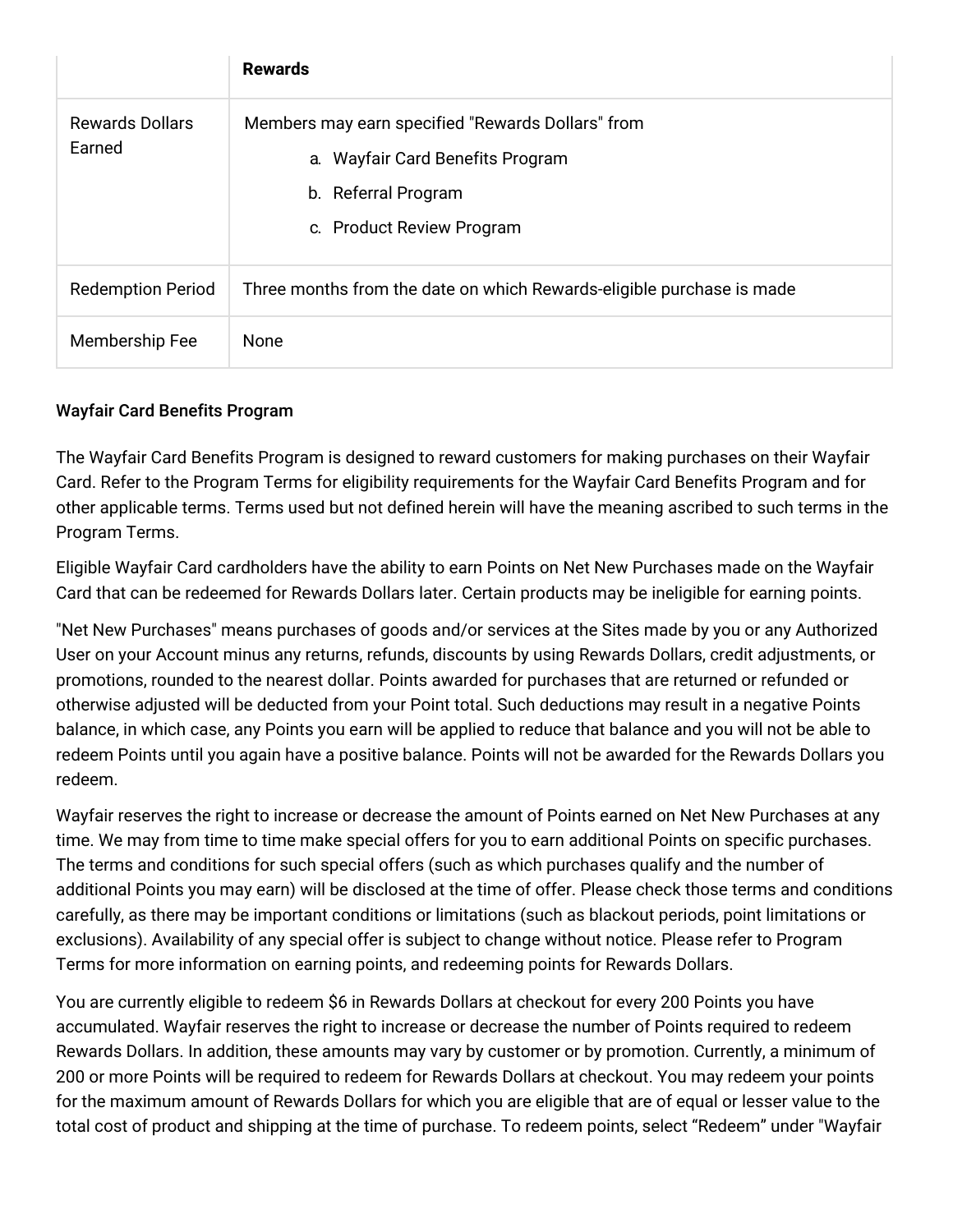Card Rewards" at checkout. The corresponding Rewards Dollars amount will display in the Order Total. The redeemed points will be deducted from My Wayfair Card Rewards on your "Account Balance" page in "My Account". Customers can redeem points when making a purchase using any payment method, including a Wayfair Card.

## Referral Program

Wayfair's Referral Program is designed to reward existing members ("Sponsors") with Rewards Dollars for referring new members ("Recipients") to Wayfair. Wayfair, AllModern, Birch Lane and Joss & Main are participating in this program and Sponsors can use their Rewards Dollars across all brands. However, Recipients can only apply their discount to the brand the Sponsor referred them to. Referral credit amounts may differ by site. Sponsors can refer as many friends as he or she would like, but will only receive Rewards Dollars for up to 10 successful referrals per month. If a Recipient's qualifying order is cancelled, Rewards Dollars will be voided. Previous purchases are not eligible for Rewards Dollars and Rewards Dollars cannot be applied retroactively. Invitations must be sent to individual recipients. Any attempt to distribute in bulk is grounds for immediate termination of the Sponsor's account and deactivation of their personal referral link. Distribution of Rewards bonuses is subject to moderation in cases of suspected fraud.

## Business and Trade Referral Program

Sponsors will only receive their Rewards Dollars after their Recipient has used their unique promo code and their order has shipped. Sponsors will be notified by email when their Rewards Dollars are available for use. Rewards Dollars credited to Sponsors will only be valid for 90 days. If the Recipient does not use the unique promo code within 30 days, it will expire and no longer be valid. Previous purchases are not eligible for Rewards Dollars and Rewards Dollars cannot be applied retroactively. Orders containing Gift Certificate purchases are not eligible. Bulk distribution and distribution to strangers is prohibited. Violation of this is grounds for immediate termination of the Sponsor's account and deactivation of their personal referral link. Distribution of referral promo codes and Rewards Dollars is subject to moderation in cases of suspected fraud.

## Product Reviews Program

Wayfair's Product Review Program is designed to reward existing members for writing product reviews on products purchased on Wayfair.com, AllModern.com, BirchLane.com, JossandMain.com and Perigold.com. Members may be rewarded specified Rewards Dollars or may be offered other benefits for such reviews.

## Redemption of Rewards Dollars

Wayfair will post all earned Rewards Dollars on your account within a reasonable amount of time after the confirmed shipment of your qualifying purchase. Rewards Dollars can be only redeemed and applied as a credit against a purchase from one of our participating Sites. Rewards Dollars cannot be used to purchase gift cards, gift certificates, or manufacturer-excluded brands. Rewards Dollars are not redeemable for cash and cannot be returned for a cash refund, except to the extent required by law. Rewards Dollars will be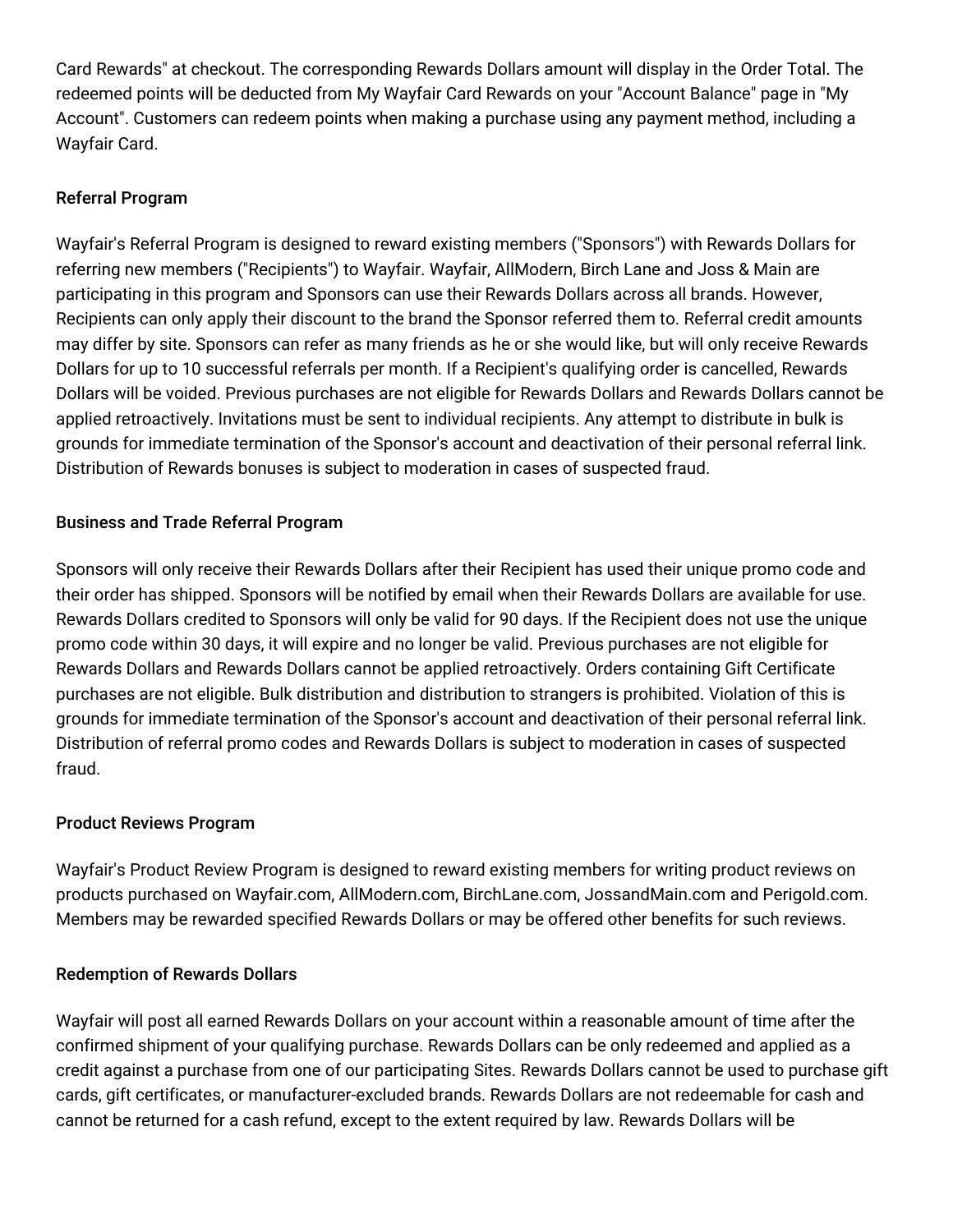automatically applied to your purchase at Checkout. If you do not wish to redeem Rewards Dollars at the time of purchase, select "Remove" at Checkout. Rewards Dollars may be combined with Wayfair promo codes, but not with any other Wayfair promotion, offer, or other discount. No credits or refunds will be issued for any reason after Rewards Dollars have been redeemed, including for unused Rewards Dollars, except as described in "Returns" below. Rewards Dollars can be used against product cost and shipping cost only. For orders with multiple items, Rewards Dollars will be applied across all items proportionally based on the dollar amount. Wayfair may apply other restrictions to or terminate the Reward Program at any time.

## Returns

If you return an item that was purchased in whole or in part using Rewards Dollars, the return will be processed in accordance with Wayfair's return and exchange policy. If the return is accepted by Wayfair, the Rewards Dollars applicable to the returned item will be credited back to your account.

#### Rewards Dollars Balance

You can check your Rewards Dollars balance at any time by logging in at "My Account". A valid email address and password are required to view the Rewards Dollars balance in your account. Wayfair is not liable for any failure, delay or error in crediting Rewards Dollars to an account. You are responsible for all activity occurring in or through your account, including the redemption of Rewards Dollars, whether or not the activity was authorized.

#### Expiration

Rewards Dollars not used during the applicable Redemption Period will be forfeited. You may cancel Rewards Dollars by calling 866-263-8325 and/or sending an email to service@wayfair.com, but members recognized on any of the participating Sites are unable to opt-out of the program.

## Non-Transferability and Non-Aggregation of Rewards Dollars

Rewards Dollars and any other right, obligation or benefit of the Rewards Program may not be transferred, assigned, sold, traded or bartered by any member or any other person without Wayfair's prior written consent, which Wayfair may withhold in its sole discretion, and any attempt to do any of the foregoing shall be null and void. In addition, Rewards Dollars are for the member's personal use only. Members may not aggregate Rewards Dollars from multiple accounts or use Rewards Dollars for the purpose of purchasing products from the participating Sites on behalf of others or for the purpose of reselling such products to others.

#### [Back](#top) to Top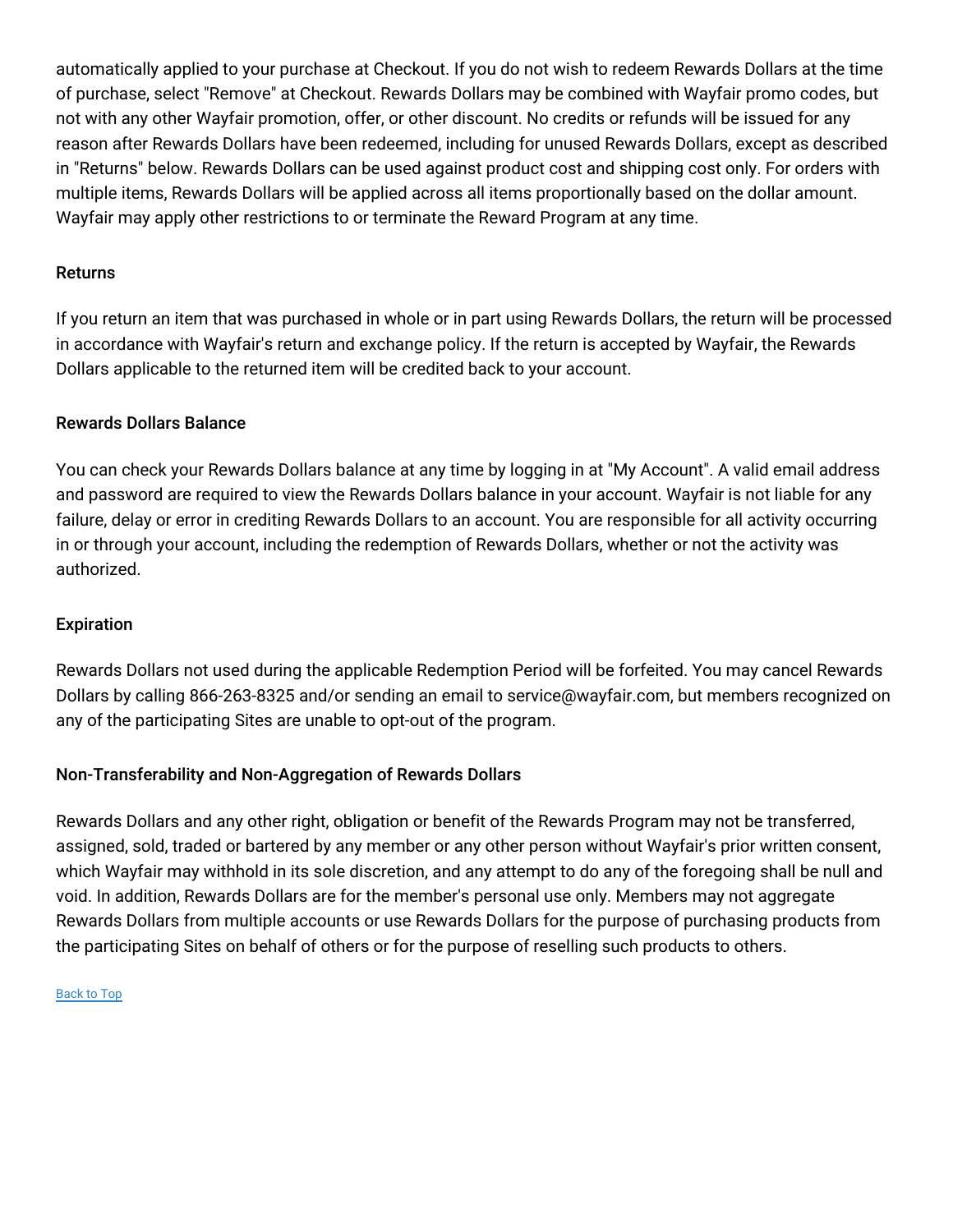# Wayfair Gift Card Terms and Conditions

The following terms and conditions (the "Terms") apply to any Wayfair gift card originally purchased by you or someone on your behalf (the "gift card") through one of the Wayfair websites. Gift cards are issued by SK Retail, Inc. (referred to hereafter as either "Wayfair," "Perigold", "AllModern," "Birch Lane," "Joss & Main," "we," "us," or "our"). By purchasing a gift card, accepting and retaining a gift card, or using a gift card, you agree to these Terms.

- Gift cards do not expire.
- Gift cards are valid in the country and currency in which they were purchased. Gift cards purchased on Wayfair.com, AllModern.com, BirchLane.com, JossandMain.com, or Perigold.com can be used interchangeably. Gift cards purchased on Wayfair.ca can only be redeemed on Wayfair.ca. Gift cards purchased on Wayfair.co.uk can only be redeemed on Wayfair.co.uk. Gift cards purchased on Wayfair.de can only be redeemed on Wayfair.de.
- Gift cards cannot be used to purchase gift cards.
- Gift cards are not redeemable for cash and cannot be returned for a cash refund, except to the extent required by law.
- Gift cards are not re-sellable, and gift card orders cannot be cancelled, updated or refunded.
- E-gift cards may not be redeemable for up to 4 hours on weekdays, and up to 12 hours on weekends.
- Use of the gift card is limited to the amount of funds held on the gift card. The full amount of each purchase, including taxes, will be deducted from the funds held on the gift card, up to the total funds available on the gift card. Any unused balance will be placed in the recipient's gift card account and is not transferable. If you make a purchase and there are insufficient funds held on the gift card to cover that purchase, you must pay the difference by a valid credit card or debit card.
- The risk of loss and title for gift cards pass to the purchaser upon our electronic transmission to the purchaser. We are not responsible for and will not replace lost or stolen gift cards. Protect your gift card as if it were cash and safeguard the gift card from authorized use.
- Wayfair may provide gift card purchasers with information about the redemption status of gift cards.
- Wayfair reserves the right to change these Terms from time to time in its discretion. Such revised terms will be effective as to any gift cards purchased after the date said revised Terms are posted to the Wayfair websites.
- Resale of a gift card or use for unauthorized advertising, marketing, sweepstakes or other promotional purposes is strictly prohibited. Your right to use the funds on the gift card is a limited right, subject to these Terms and applicable law. We are not responsible for pricing, typographical, or other errors, in any offer and reserve the right to cancel any orders resulting from such errors.
- If we suspect any fraud or misuse in connection with a gift card, we reserve the right in our discretion to